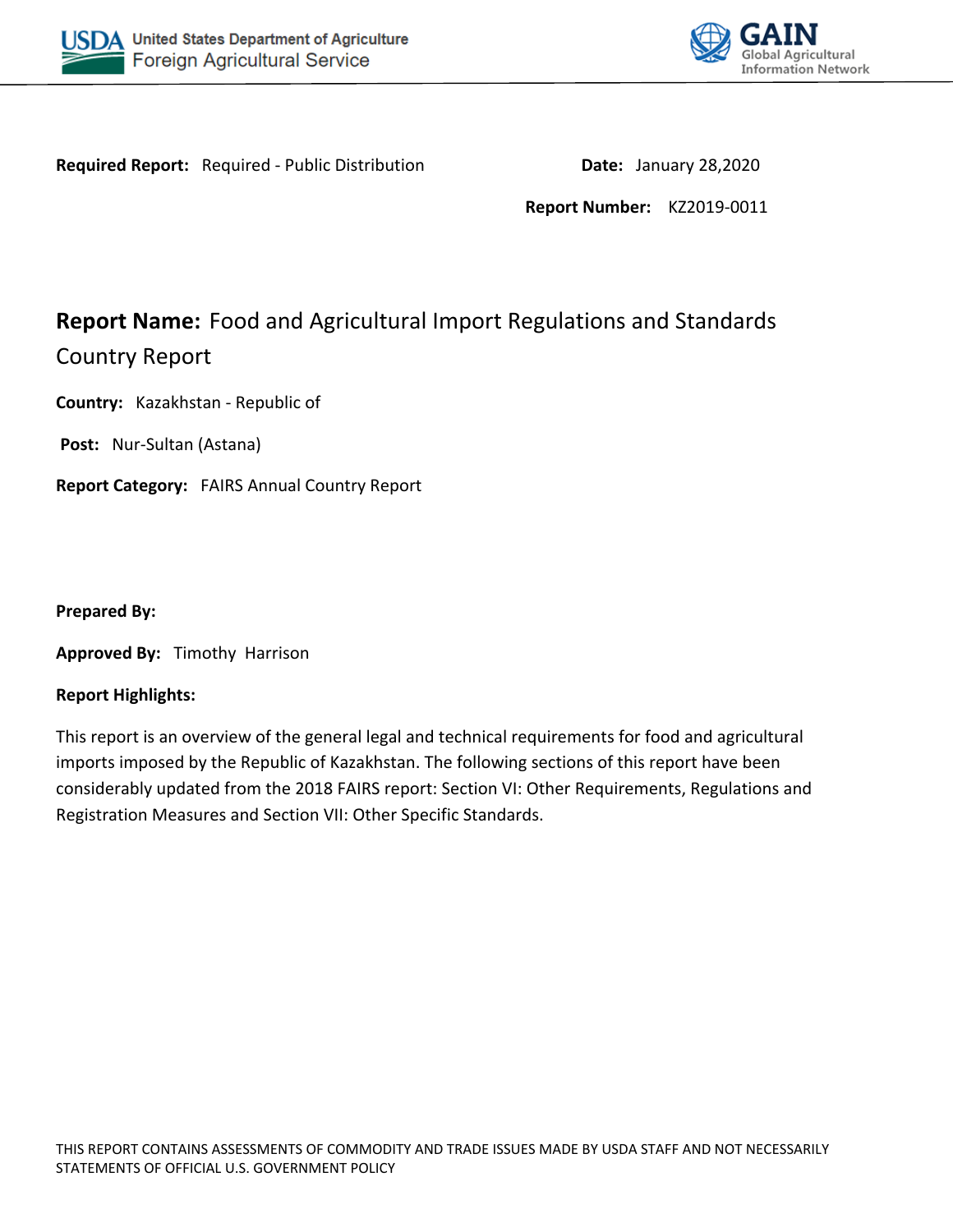# **Contents**

| Kazakhstani Legislation and Principal Regulatory Documents on Foodstuff Imports 4 |  |
|-----------------------------------------------------------------------------------|--|
|                                                                                   |  |
|                                                                                   |  |
|                                                                                   |  |
|                                                                                   |  |
|                                                                                   |  |
|                                                                                   |  |
|                                                                                   |  |
|                                                                                   |  |
|                                                                                   |  |
| Section VI: Other Requirements, Regulations, and Registration Measures18          |  |
|                                                                                   |  |
|                                                                                   |  |
|                                                                                   |  |
|                                                                                   |  |
|                                                                                   |  |
|                                                                                   |  |
|                                                                                   |  |
|                                                                                   |  |
|                                                                                   |  |
|                                                                                   |  |
|                                                                                   |  |
|                                                                                   |  |
|                                                                                   |  |
|                                                                                   |  |
|                                                                                   |  |
|                                                                                   |  |
|                                                                                   |  |
|                                                                                   |  |
|                                                                                   |  |
| Section VIII: Trademarks, Brand Names and Intellectual Property Rights27          |  |
|                                                                                   |  |
|                                                                                   |  |
|                                                                                   |  |
|                                                                                   |  |
|                                                                                   |  |
|                                                                                   |  |
|                                                                                   |  |
|                                                                                   |  |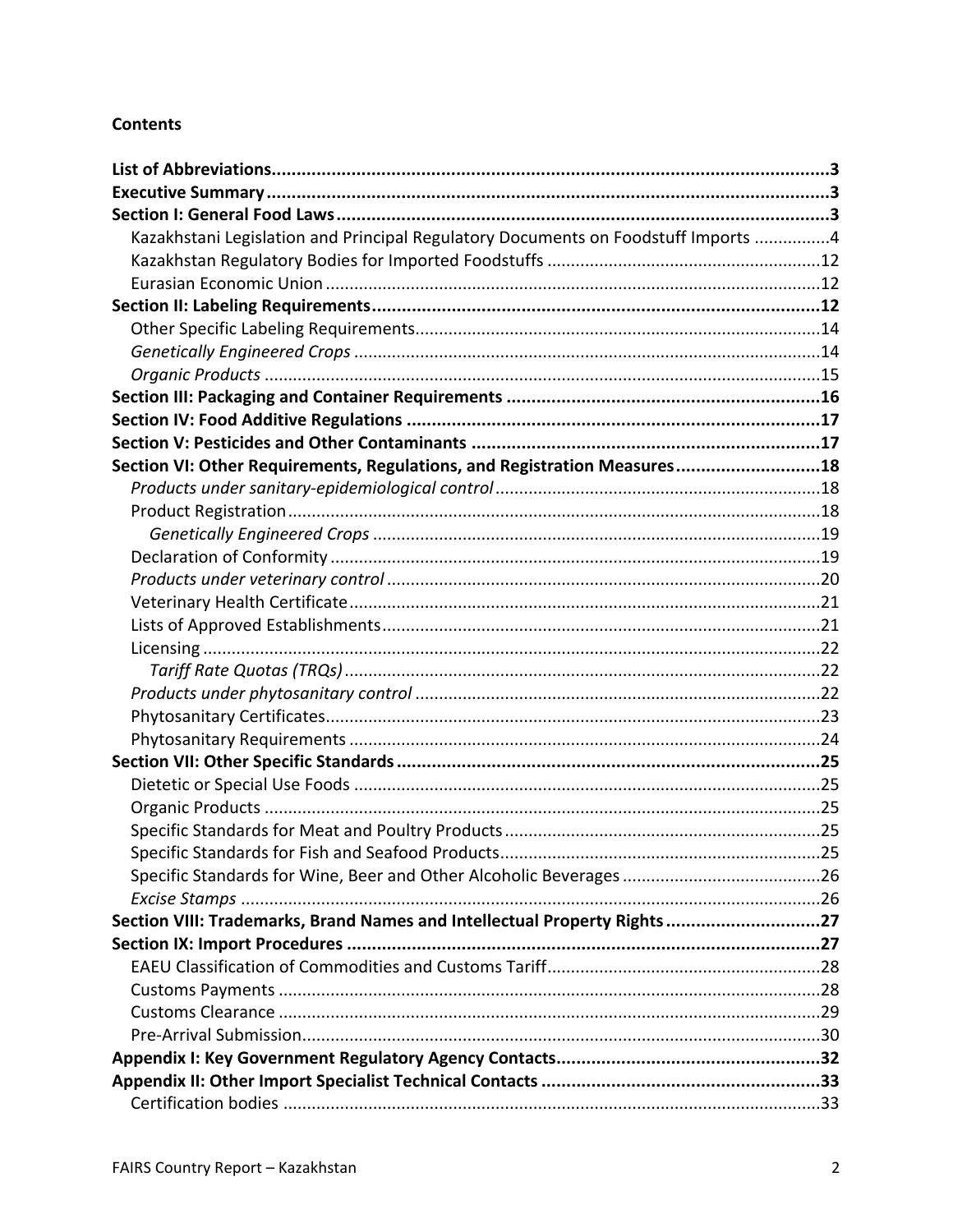## <span id="page-2-0"></span>**List of Abbreviations**

CIS - Commonwealth of Independent States, includes Armenia, Azerbaijan, Belarus, Kazakhstan, Kyrgyzstan, Moldova, Russia, Tajikistan, Turkmenistan, Ukraine, and Uzbekistan.

CU – a Customs Union between Russia, Belarus, and Kazakhstan, launched on January 1, 2010.

CU Commission – Customs Union Commission, the CU regulatory body until July 1, 2012.

EEC – Eurasian Economic Commission, replaced the CU Commission as the regulatory body of the Customs Union as of July 1, 2012.

EAEU – Eurasian Economic Union

HN – Hygienic Norms

SanPiN – Sanitary Norms and Rules

#### <span id="page-2-1"></span>**Executive Summary**

This report is an overview of the general legal and technical requirements for food and agricultural imports imposed by the Republic of Kazakhstan.

The USDA Foreign Agricultural Service (FAS) offices in Kazakhstan prepared this report on Food and Agricultural Import Regulations and Standards (FAIRS) for U.S. exporters of domestic food and agricultural products. While the USDA office in Kazakhstan believes this report to be accurate, policies may have changed since its preparation, or clear and consistent information about these policies was not available. FAS/Kazakhstan recommends that U.S. exporters verify requirements with their import partners before any goods are shipped. Note: FINAL IMPORT APPROVAL OF ANY PRODUCT IS SUBJECT TO THE IMPORTING COUNTRY'S RULES AND REGULATIONS AS INTERPRETED BY BORDER OFFICIALS AT THE TIME OF PRODUCT ENTRY.

Kazakhstan, as a new member of the World Trade Organization (WTO) and the Eurasian Economic Union (EAEU), is still in the process of revising its import procedures to be in compliance with those agreements. While the legal framework has improved, in practice, Kazakhstan has not yet taken all of the steps expected of members to these organizations in improving the environment for trade.

#### <span id="page-2-2"></span>**Section I: General Food Laws**

Kazakhstani food and trade regulations have or are undergoing reform as Kazakhstan continues policy integration with Armenia, Belarus, Kyrgyzstan and Russia via the Eurasian Economic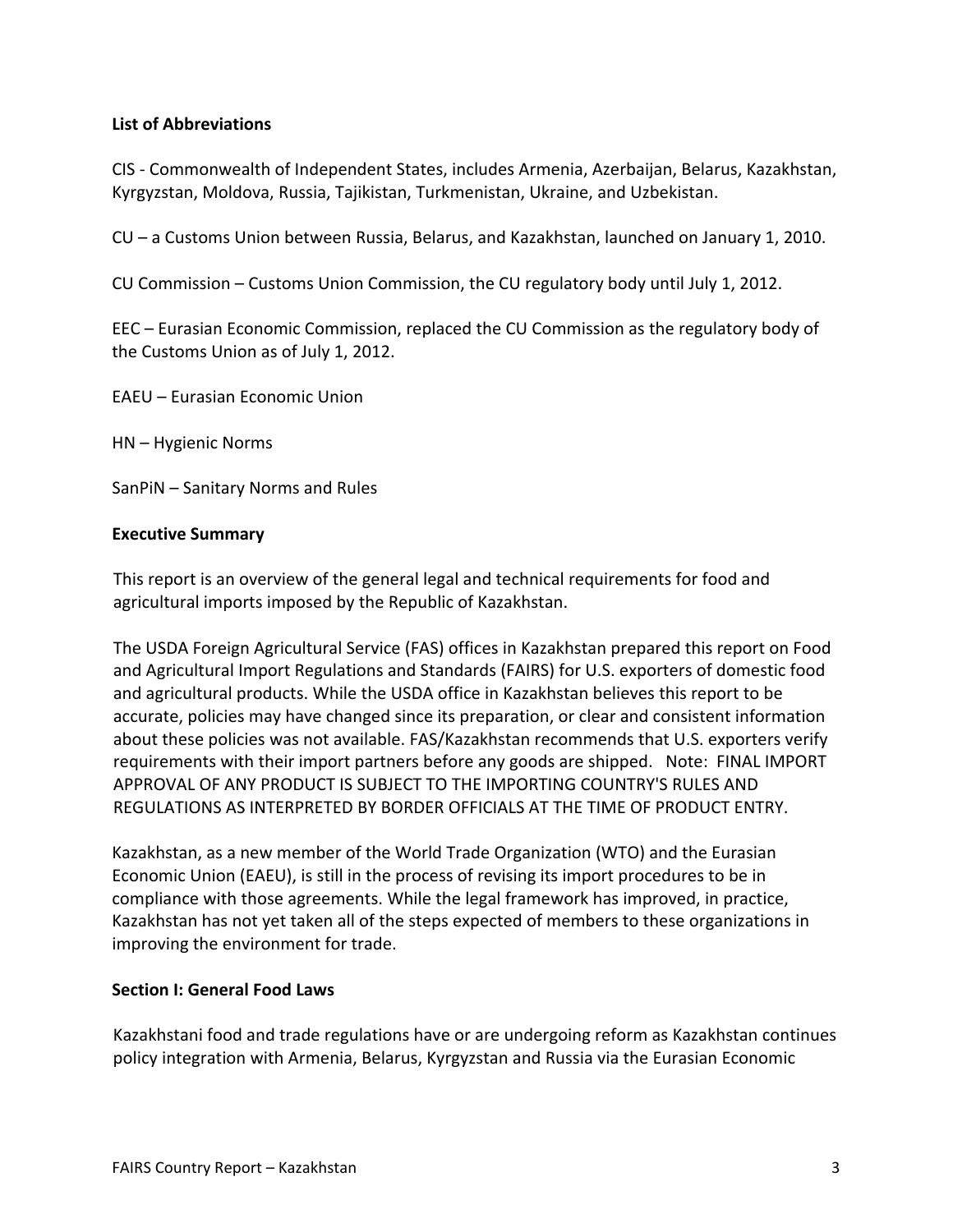Union, which replaced the Customs Union on January 1, 2015. For additional details, please, see FAS Moscow 2016 GAIN report *Eurasian Economic Union One Year On <sup>1</sup> .*

In late 2015, Kazakhstan joined the World Trade Organization and continues to adjust policies pursuant to international standards. Kazakhstan and the Eurasian Economic Union (EAEU) have established the legal framework necessary for Kazakhstan to comply fully with the WTO Sanitary and Phytosanitary (SPS) Agreement. In addition, Kazakhstan undertook commitments on how it will comply with the SPS Agreement and its other WTO commitments affecting trade in agricultural products. These commitments provide U.S. exporters of agricultural products with an enforceable set of disciplines against non-scientific trade restrictions. Kazakhstan also agreed to harmonize Kazakhstan's SPS measures with international standards. For instance, Kazakhstan agreed to harmonize its SPS measures with OIE, IPPC and Codex. Risk assessment in Kazakhstan is conducted according to Codex standard CAC/GL 62-200. The Eurasian Economic Union has a [mechanism](#page-4-0) for recognizing the equivalence of food safety systems of WTO members and rules on inspection of establishments in third-countries, such as the United States, that export product to Russia and the other EAEU Member States. Kazakhstan's commitments also include, in part: increased transparency, including the right to provide comments on SPS measures before they are adopted, and application of transition periods before new measures are applied.

# <span id="page-3-0"></span>Kazakhstani Legislation and Principal Regulatory Documents on Foodstuff Imports <sup>2</sup>

Kazakhstan's regulatory framework governing the import of foodstuffs consists of: (1) Eurasian Economic Union documents, (2) Kazakhstani Laws, (3) Kazakhstani Government decrees, and (4) regulatory documents of the executive bodies of the Republic of Kazakhstan. The major documents are the following:

1. Eurasian Economic Union documents:

# *General*

- EAEU Customs Code, in force since January 1, 2018 <*<http://base.garant.ru/71652992>*>, [EEC unofficial translation into English.](http://www.eurasiancommission.org/ru/act/tam_sotr/dep_tamoj_zak/SiteAssets/Customs%20Code%20of%20the%20EAEU.pdf)
- EAEU Treaty <*<https://www.alta.ru/tamdoc/14bn0044/>*> (as amended through May 8, 2015), [EEC courtesy translation into English](https://docs.eaeunion.org/_layouts/15/Portal.EEC.NPB/Pages/Download.aspx?siteid=%7Bbef9c798-3978-42f3-9ef2-d0fb3d53b75f%7D&webid=632c7868-4ee2-4b21-bc64-1995328e6ef3&docguid=a089f4c6-02da-4461-b033-3f5d122e0020&lcid=1033&type=document)
- Treaty on Accession of the Republic of Armenia to the Treaty on the Eurasian Economic Union <*<https://www.alta.ru/tamdoc/14bn0084/>*> (as amended through April 11, 2017), [EEC courtesy translation into English](https://docs.eaeunion.org/_layouts/15/Portal.EEC.NPB/Pages/Download.aspx?siteid=%7Bbef9c798-3978-42f3-9ef2-d0fb3d53b75f%7D&webid=632c7868-4ee2-4b21-bc64-1995328e6ef3&docguid=3192b5cd-9395-4f2d-9aef-fc624d3db445&lcid=1033&type=document)
- Treaty on Accession of the Kyrgyz Republic to the Treaty on the Eurasian Economic Union <*<https://www.alta.ru/tamdoc/14bn0119/>*>

<sup>&</sup>lt;sup>1</sup> Here and further throughout the report, to download GAIN reports, please, proceed to [https://gain.fas.usda.gov.](https://gain.fas.usda.gov/)

<sup>&</sup>lt;sup>2</sup> All links in this section are to documents in the Russian language unless otherwise specified.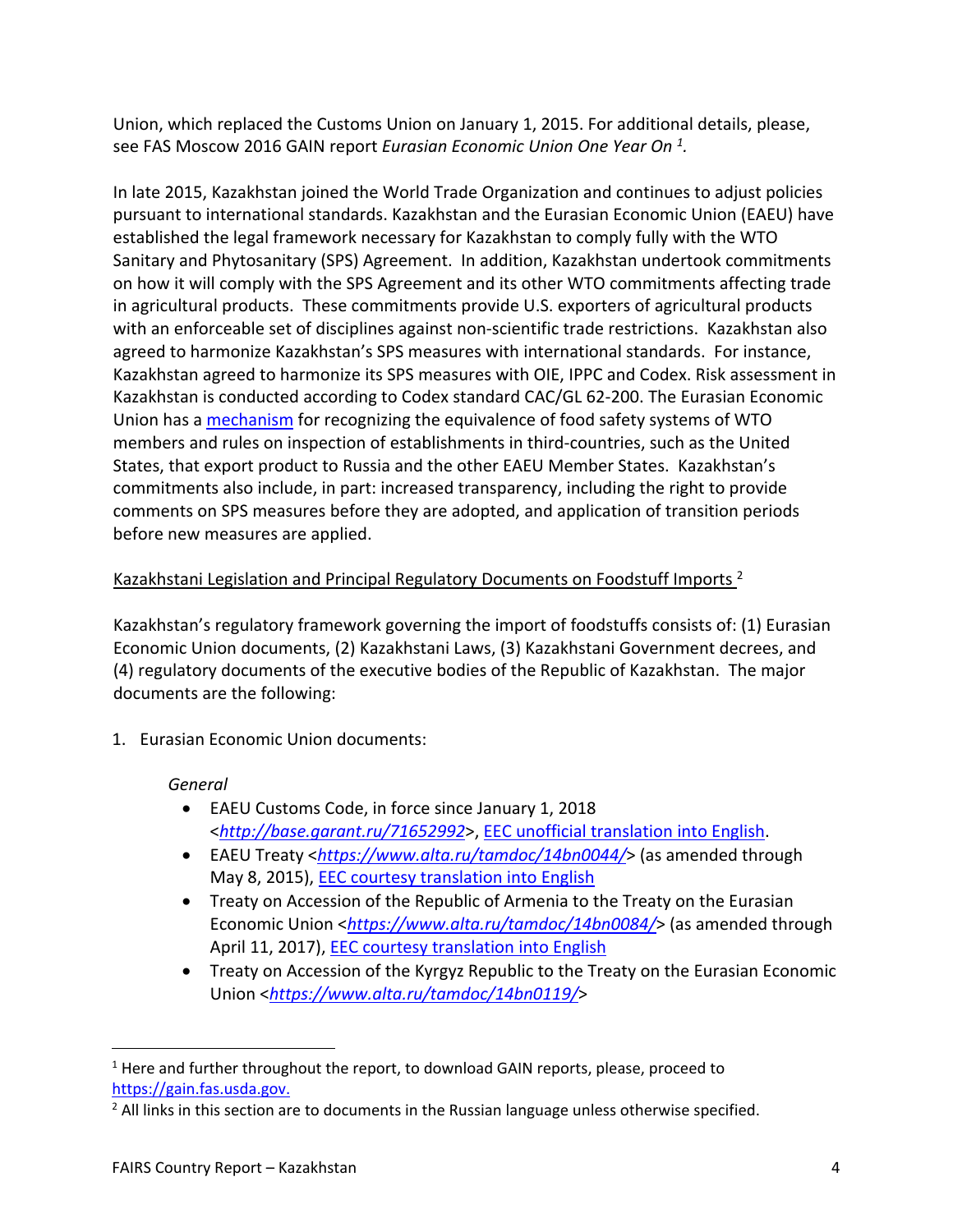Free Trade Agreement between the Eurasian Economic Union and its Member States and the Socialist Republic of Vietnam [<https://docs.eaeunion.org/docs/ru](https://docs.eaeunion.org/docs/ru-ru/0147849/itot_02062015)[ru/0147849/itot\\_02062015](https://docs.eaeunion.org/docs/ru-ru/0147849/itot_02062015)>

# *Tariff and TRQs*

- Unified CU Customs Tariff, in effect as of August 23, 2012 (as amended through October 16, 2018)
	- <*<http://www.eurasiancommission.org/ru/act/trade/catr/ett/Pages/default.aspx>*>
- EEC Council Decision No. 54 of July 16, 2012 "On Approval of the Unified Commodity Nomenclature of the Foreign Economic Activity of the Customs Union and the Common Customs Tariff of the Customs Union" (as amended through December 11, 2018)

<*[http://www.alta.ru/show\\_orders.php?action=view&filename=12sr0054](http://www.alta.ru/show_orders.php?action=view&filename=12sr0054)*>

 EEC Collegium Decision No. 141 of August 30, 2018, "On Establishment of Tariff-Rate Quotas for Import of Certain Agricultural Goods into the Customs Territory of the Eurasian Economic Union in 2019, as well as Volumes of Tariff-Rate Quotas for Import of these Goods in the Territories of the Eurasian Economic Union Member States" (refers to beef, pork, poultry, and whey) <*<https://www.alta.ru/tamdoc/18kr0141/>*>

# *General SPS Measures*

- CU Commission Decision No. 625 of April 7, 2011 "On Harmonization of CU Legal Acts in the Field of Sanitary, Veterinary and Phytosanitary Measures with International Standards" (as amended through March 7, 2012) <*<http://www.alta.ru/tamdoc/11sr0625/>*>
- CU Commission Decision No. 721 of June 22, 2011 "On Application of International Standards, Recommendations, and Guidelines" <*<https://www.alta.ru/tamdoc/11sr0721/>*>
- EEC Collegium Decision No. 212 of November 6, 2012 "On Regulation on the Uniform Procedure of Carrying Out Examination of Legal Acts in the Sphere of Implementation of Sanitary, Veterinary and Phytosanitary Measures" <*<https://www.alta.ru/tamdoc/12kr0212/>*>
- <span id="page-4-0"></span> CU Commission Decision No. 835 of October 18, 2011 "On Equivalence of Sanitary, Veterinary or Phytosanitary Measures and Conduct of Risk Assessment" (as amended through February 11, 2014) <*<http://www.alta.ru/tamdoc/11sr0835/>*>

# *Sanitary Measures*

*<[http://www.eurasiancommission.org/ru/act/texnreg/depsanmer/regulation/Pages/Са](http://www.eurasiancommission.org/ru/act/texnreg/depsanmer/regulation/Pages/%D0%A1%D0%B0%D0%BD%D0%B8%D1%82%D0%B0%D1%80%D0%BD%D1%8B%D0%B5-%D0%BC%D0%B5%D1%80%D1%8B.aspx) [нитарные-меры.aspx](http://www.eurasiancommission.org/ru/act/texnreg/depsanmer/regulation/Pages/%D0%A1%D0%B0%D0%BD%D0%B8%D1%82%D0%B0%D1%80%D0%BD%D1%8B%D0%B5-%D0%BC%D0%B5%D1%80%D1%8B.aspx)>*

 CU Commission Decision No. 299 of May 28, 2010 "On the Application of Sanitary Measures in the Customs Union" (as amended through June 14, 2018)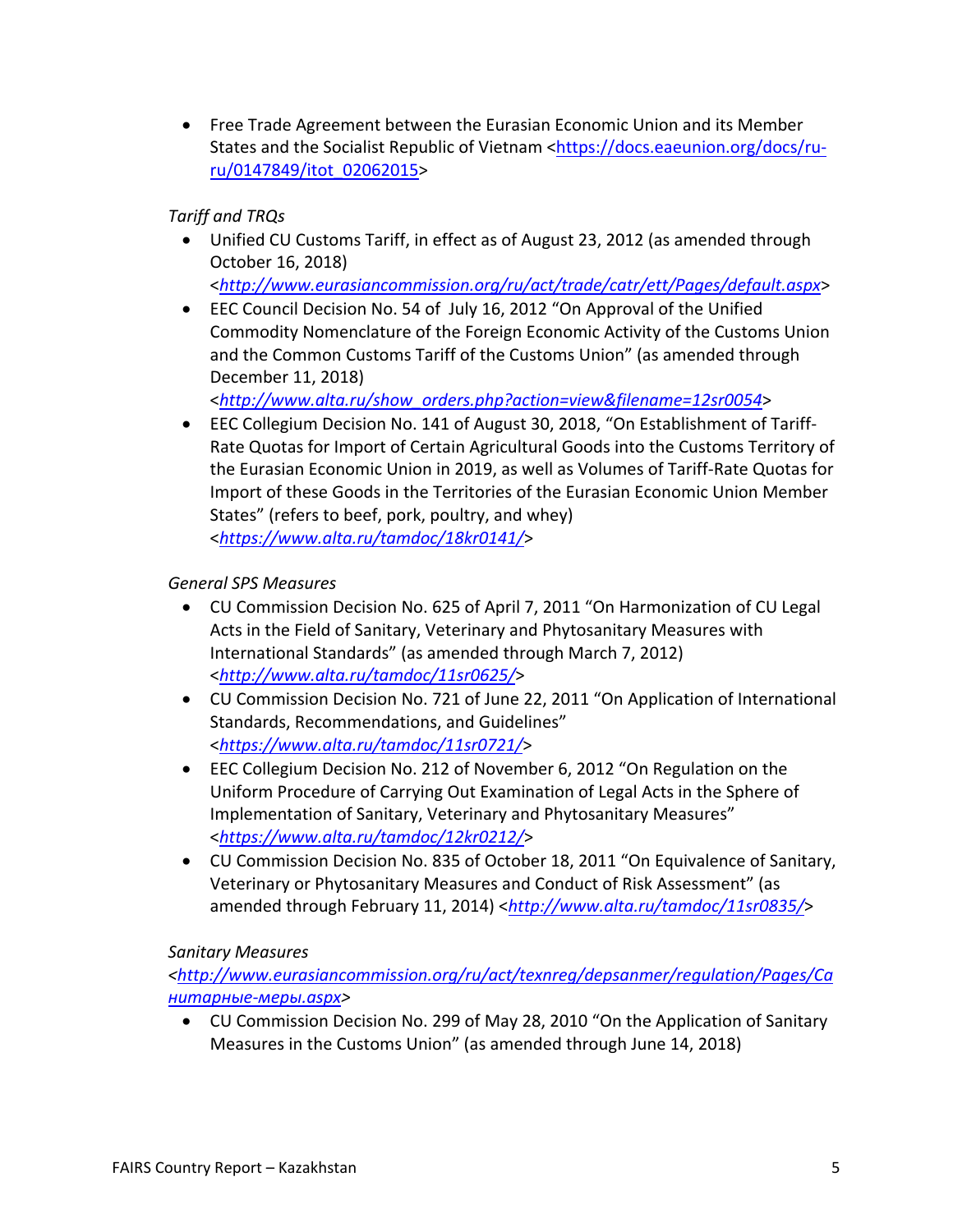### *Veterinary Measures*

*<[http://www.eurasiancommission.org/ru/act/texnreg/depsanmer/regulation/Pages/Ве](http://www.eurasiancommission.org/ru/act/texnreg/depsanmer/regulation/Pages/%D0%92%D0%B5%D1%82%D0%B5%D1%80%D0%B8%D0%BD%D0%B0%D1%80%D0%BD%D0%BE-%D1%81%D0%B0%D0%BD%D0%B8%D1%82%D0%B0%D1%80%D0%BD%D1%8B%D0%B5-%D0%BC%D0%B5%D1%80%D1%8B.aspx) [теринарно-санитарные-меры.aspx](http://www.eurasiancommission.org/ru/act/texnreg/depsanmer/regulation/Pages/%D0%92%D0%B5%D1%82%D0%B5%D1%80%D0%B8%D0%BD%D0%B0%D1%80%D0%BD%D0%BE-%D1%81%D0%B0%D0%BD%D0%B8%D1%82%D0%B0%D1%80%D0%BD%D1%8B%D0%B5-%D0%BC%D0%B5%D1%80%D1%8B.aspx)>*

- CU Commission Decision No. 317 of June 18, 2010 "On the Application of Veterinary-Sanitary Measures in the Customs Union" (as amended through December 5, 2018)
- CU Commission Decision No. 455 of November 18, 2010 adopted "The Unified List of Dangerous and Quarantine Diseases of Animals of the Customs Union"
- CU Commission Decision No. 607 of April 7, 2011 "On Common Forms of Veterinary Certificates on Imported Goods Subject to Veterinary Control into the Customs Union Territory" (as amended through May 30, 2017)
- CU Commission Decision No. 624 of April 7, 2011 "On the Regulation on the Procedure of Development and Maintenance of the Register of Companies and Persons which Carry out Production, Reprocessing and (or) Storing Products Subject to Veterinary Control (Surveillance) and Imported into the territory of the Custom Union"
- CU Commission Decision No. 810 of September 23, 2011 "On Exemptions from the Application of the Veterinary Measures in Respect of Goods Included in the Unified List of Goods Subject to Veterinary Control (Surveillance)" (as amended through May 16, 2013)
- CU Commission Decision No. 834 of October 18, 2011 "On Regulation on Common System of Joint Inspections of Objects and Sampling of Goods (Products), Subject to Veterinary Control (Surveillance)" (as amended through October 9, 2014)
- EEC Council Decision No. 94 of October 9, 2014 "On Regulation on Common System of Joint Inspections of Objects and Sampling of Goods (Products), Subject to Veterinary Control (Surveillance)"

#### *Phytosanitary Measures*

*<[http://www.eurasiancommission.org/ru/act/texnreg/depsanmer/regulation/Pages/Фи](http://www.eurasiancommission.org/ru/act/texnreg/depsanmer/regulation/Pages/%D0%A4%D0%B8%D1%82%D0%BE%D1%81%D0%B0%D0%BD%D0%B8%D1%82%D0%B0%D1%80%D0%BD%D1%8B%D0%B5-%D0%BC%D0%B5%D1%80%D1%8B.aspx) [тосанитарные-меры.aspx](http://www.eurasiancommission.org/ru/act/texnreg/depsanmer/regulation/Pages/%D0%A4%D0%B8%D1%82%D0%BE%D1%81%D0%B0%D0%BD%D0%B8%D1%82%D0%B0%D1%80%D0%BD%D1%8B%D0%B5-%D0%BC%D0%B5%D1%80%D1%8B.aspx)>*

- CU Commission Decision No. 318 of June 18, 2010 "On Assurance of Plant Quarantine in the Customs Union" (as amended through March 17, 2017)
- EEC Council Decision No. 157 of November 30, 2016 "On Approval of the Unified Quarantine Phytosanitary Requirements to Controlled Goods and Controlled Objects at the Customs Border and in the Customs Territory of the Eurasian Economic Union" (as amended through March 30, 2018), **EEC courtesy translation** [into English](http://www.eurasiancommission.org/ru/act/texnreg/depsanmer/regulation/Documents/%D0%95%D0%9A%D0%A4%D0%A2%20(en).pdf)
- EEC Council Decision No. 158 of November 30, 2016 "On Approval of the Unified List of Quarantine Objects of the Eurasian Economic Union" (as amended through March 30, 2018), [EEC courtesy translation into English](http://www.eurasiancommission.org/ru/act/texnreg/depsanmer/regulation/Documents/%D0%95%D0%9F%D0%9A%D0%9E%20(en).pdf)
- EEC Council Decision No. 159 of November 30, 2016 "On Approval of the Unified Rules and Norms of Ensuring Plant Quarantine in the Customs Territory of the Eurasian Economic Union"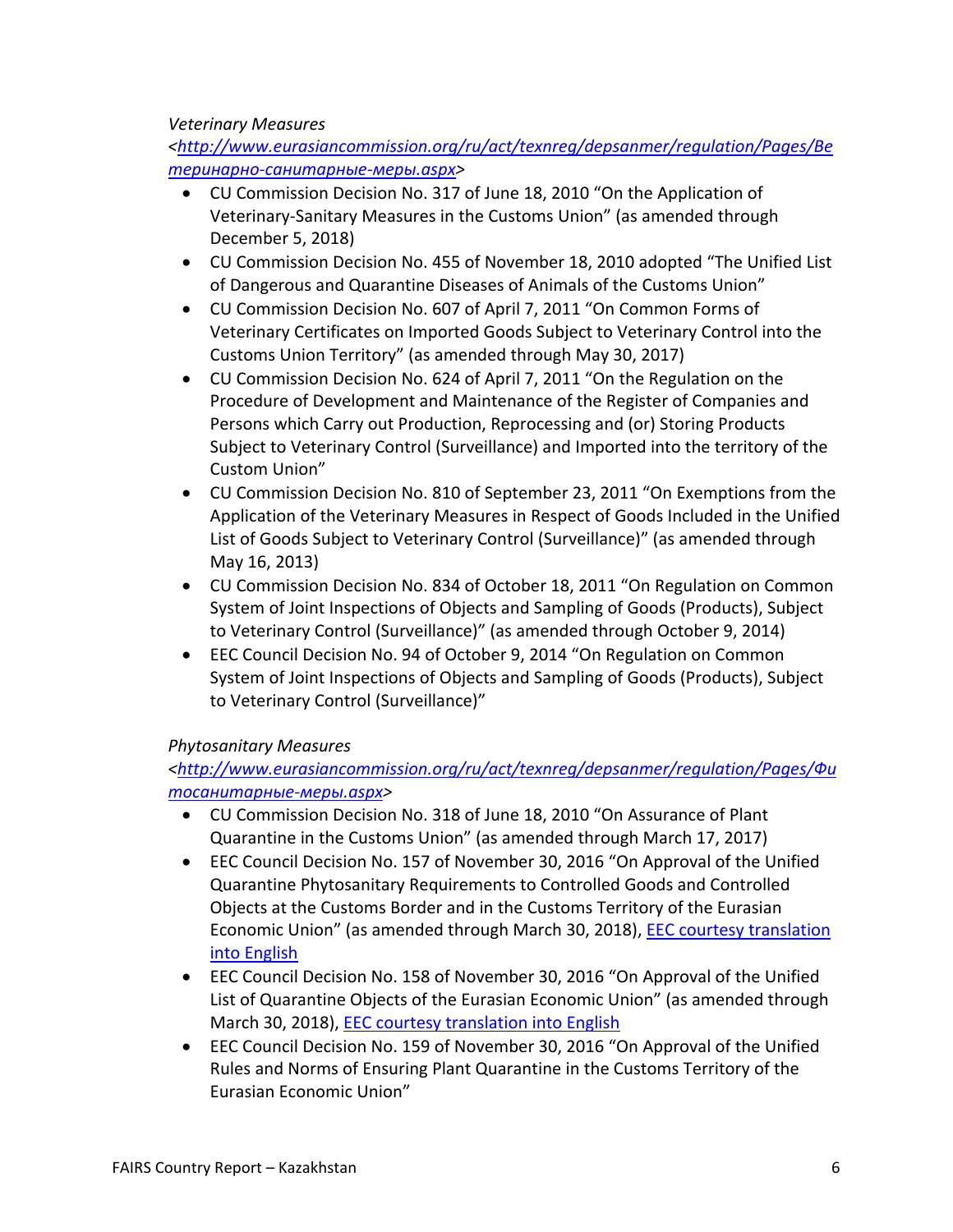## *Technical Regulation*

*<<http://www.eurasiancommission.org/ru/act/texnreg/deptexreg/tr/Pages/default.aspx>*

*>*

- CU Commission Decision No. 319 of June 18, 2010 "On Technical Regulation in the Customs Union" (as amended through April 9, 2013)
- CU Commission Decision No. 526 of January 28, 2011 "Common List of Products which shall be Subject to Mandatory Requirements within the Customs Union" (as amended through November 23, 2012)
- CU Commission Decision No. 620 of April 7, 2011 "Common List of Products, Subject to Mandatory Evaluation (Confirmation) of Compliance within the Customs Union with the Issuance of Common Documents" (as amended through September 15, 2017)
- CU Commission Decision No. 621 of April 7, 2011 "On the Regulation on Application of Standard Schemes for Evaluation (Confirmation) of Compliance with Technical Regulations of the Customs Union"
- CU Commission Decision No. 711 of July 15, 2011 "On the Common Sign of Circulation of Products on the Market of the Member States of the Customs Union (as amended through March 17, 2016) <*[http://www.eurasiancommission.org/ru/act/texnreg/deptexreg/normbaza/Pages](http://www.eurasiancommission.org/ru/act/texnreg/deptexreg/normbaza/Pages/EAC.aspx) [/EAC.aspx>](http://www.eurasiancommission.org/ru/act/texnreg/deptexreg/normbaza/Pages/EAC.aspx)*
- EEC Collegium Decision No. 293 of December 25, 2012 "On the Unified Forms of a Certificate of Conformity and a Declaration of Conformity with the Technical Regulations of the Customs Union and the Rules of their Execution" (as amended through November 11, 2016) <*<https://www.alta.ru/tamdoc/12kr0293/>>*
- CU Technical Regulation TR TS 005/2011 "On Safety of Packaging" (as amended through April 16, 2019)

<*[http://www.eurasiancommission.org/ru/act/texnreg/deptexreg/tr/Pages/bezopy](http://www.eurasiancommission.org/ru/act/texnreg/deptexreg/tr/Pages/bezopypakovki.aspx) [pakovki.aspx](http://www.eurasiancommission.org/ru/act/texnreg/deptexreg/tr/Pages/bezopypakovki.aspx)*>

For English translation of the Technical Regulation as originally adopted please, see 2012 GAIN report *Customs Union Technical Regulation on Safety of Packaging*

 CU Technical Regulation TR TS 015/2011 "On Safety of Grain" (as amended through September 15, 2017) <*[http://www.eurasiancommission.org/ru/act/texnreg/deptexreg/tr/Pages/bezpoZ](http://www.eurasiancommission.org/ru/act/texnreg/deptexreg/tr/Pages/bezpoZerna.aspx) [erna.aspx](http://www.eurasiancommission.org/ru/act/texnreg/deptexreg/tr/Pages/bezpoZerna.aspx)*>

For English translation of the Technical Regulation as originally adopted please, see 2012 GAIN report *Customs Union Technical Regulation on Safety of Grain*

 CU Technical Regulation TR TS 024/2011 "Technical Regulation on Oils and Fats" (as amended through May 10, 2016) <*[http://www.eurasiancommission.org/ru/act/texnreg/deptexreg/tr/Pages/Maslo](http://www.eurasiancommission.org/ru/act/texnreg/deptexreg/tr/Pages/MasloGirov.aspx) [Girov.aspx](http://www.eurasiancommission.org/ru/act/texnreg/deptexreg/tr/Pages/MasloGirov.aspx)*>

For English translation of the Technical Regulation as originally adopted please, see 2013 GAIN report *Customs Union Technical Regulation on Fat and Oil Products*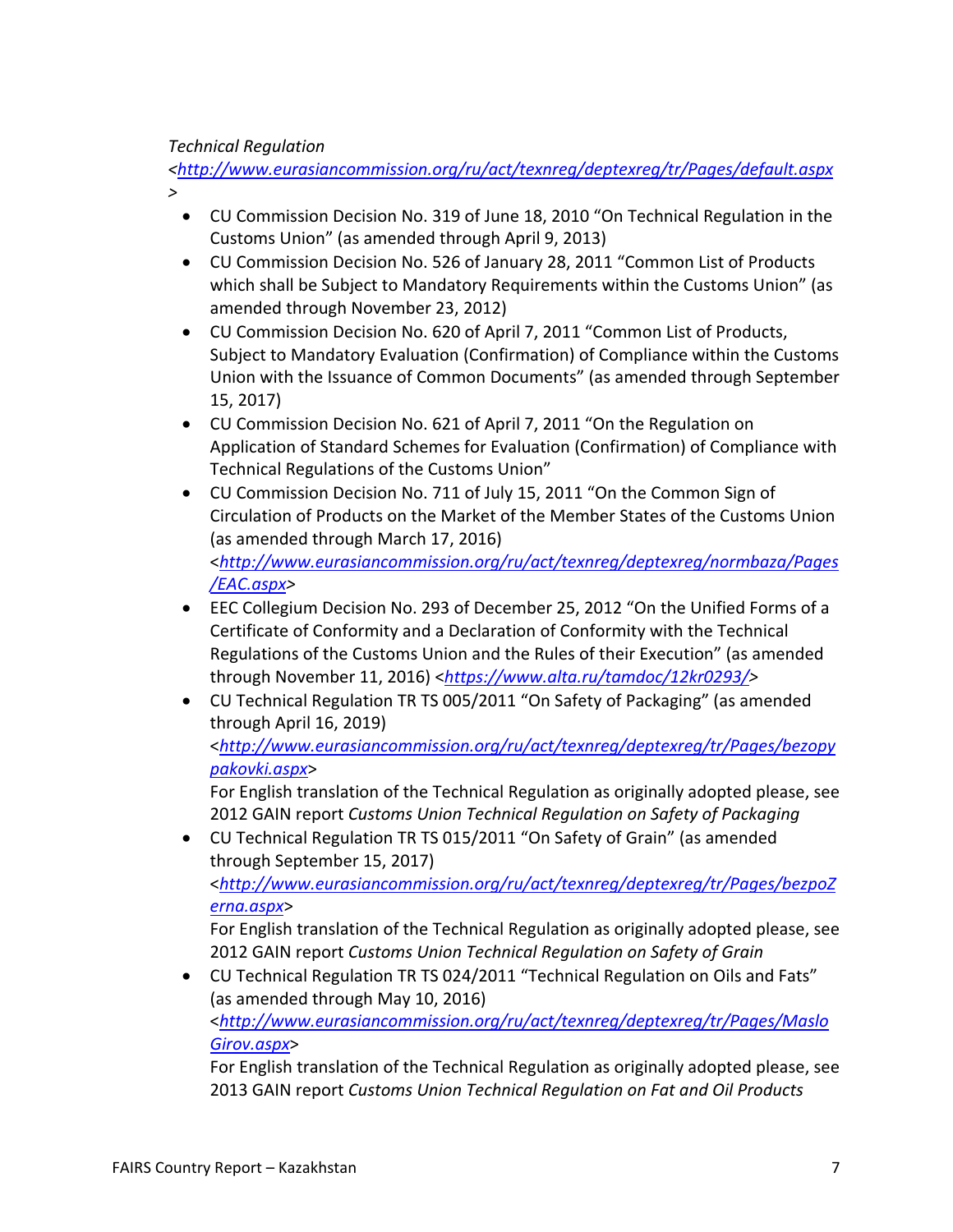CU Technical Regulation TR TS 021/2011 "On Food Safety" (as amended through June 10, 2014)

<*[http://www.eurasiancommission.org/ru/act/texnreg/deptexreg/tr/Pages/Pischev](http://www.eurasiancommission.org/ru/act/texnreg/deptexreg/tr/Pages/PischevayaProd.aspx) [ayaProd.aspx](http://www.eurasiancommission.org/ru/act/texnreg/deptexreg/tr/Pages/PischevayaProd.aspx)*>

For English translation of the Technical Regulation as originally adopted please, see 2012 GAIN report *Customs Union Technical Regulation on Food Safety*

- CU Technical Regulation TR TS 022/2011 "On Food Labeling" (as amended through September 14, 2018) <*[http://docs.cntd.ru/document/902320347#](http://docs.cntd.ru/document/902320347)*> For English translation of the Technical Regulation as originally adopted please, see 2012 GAIN report *Customs Union Technical Regulations on Food Products Labeling*
- CU Technical Regulation TR TS 023/2011 "Technical Regulation on Juice Products from Fruits and Vegetables" (as amended through December 12, 2015) <*[http://www.eurasiancommission.org/ru/act/texnreg/deptexreg/tr/Pages/Sokova](http://www.eurasiancommission.org/ru/act/texnreg/deptexreg/tr/Pages/SokovayaProd.aspx) [yaProd.aspx](http://www.eurasiancommission.org/ru/act/texnreg/deptexreg/tr/Pages/SokovayaProd.aspx)*>

For English translation of the Technical Regulation as originally adopted please, see 2013 GAIN report *Customs Union Technical Regulation on Juice*

 CU Technical Regulation TR TS 027/2012 "On Safety of Certain Types of Specialized Food Products, Including Dietary Therapeutic and Dietary Prophylactic Nutrition" <*[http://www.eurasiancommission.org/ru/act/texnreg/deptexreg/tr/Pages/bezopS](http://www.eurasiancommission.org/ru/act/texnreg/deptexreg/tr/Pages/bezopSpecProd.aspx) [pecProd.aspx](http://www.eurasiancommission.org/ru/act/texnreg/deptexreg/tr/Pages/bezopSpecProd.aspx)*>

For English translation of the Technical Regulation as originally adopted please, see 2013 GAIN report *Customs Union Technical Regulation on Specialized Foods*

- CU Technical Regulation TR TS 029/2012 "Safety Requirements for Food Additives, Flavorings, and Technological Aids" (as amended through September 18, 2014) <*[http://www.eurasiancommission.org/ru/act/texnreg/deptexreg/tr/Pages/bezopP](http://www.eurasiancommission.org/ru/act/texnreg/deptexreg/tr/Pages/bezopPischDobavok.aspx) [ischDobavok.aspx](http://www.eurasiancommission.org/ru/act/texnreg/deptexreg/tr/Pages/bezopPischDobavok.aspx)*> For English translation of the Technical Regulation as originally adopted please, see 2013 GAIN report *Customs Union Technical Regulation on Food Additives*
- CU Technical Regulation TR TS 033/2013 "On Safety of Milk and Dairy Products" (as amended through December 20, 2017) <*[http://www.eurasiancommission.org/ru/act/texnreg/deptexreg/tr/Pages/%D0%](http://www.eurasiancommission.org/ru/act/texnreg/deptexreg/tr/Pages/%D0%A2%D0%A0-%D0%A2%D0%A1-033.aspx) [A2%D0%A0-%D0%A2%D0%A1-033.aspx](http://www.eurasiancommission.org/ru/act/texnreg/deptexreg/tr/Pages/%D0%A2%D0%A0-%D0%A2%D0%A1-033.aspx)*> For English translation of the Technical Regulation as originally adopted please, see 2013 GAIN report *Customs Union Technical Regulation on Milk and Dairy Products*
- CU Technical Regulation TR TS 034/2013 "On Safety of Meat and Meat Products" <*[http://www.eurasiancommission.org/ru/act/texnreg/deptexreg/tr/Pages/%D0%](http://www.eurasiancommission.org/ru/act/texnreg/deptexreg/tr/Pages/%D0%A2%D0%A0-%D0%A2%D0%A1-034.aspx) [A2%D0%A0-%D0%A2%D0%A1-034.aspx](http://www.eurasiancommission.org/ru/act/texnreg/deptexreg/tr/Pages/%D0%A2%D0%A0-%D0%A2%D0%A1-034.aspx)*> For English translation of the Technical Regulation as originally adopted please, see 2013 GAIN report *Customs Union Technical Regulation on Meat*
- EAEU Technical Regulation TR EAEU 040/2016 "On Safety of Fish and Fish Products"

<*[http://www.eurasiancommission.org/ru/act/texnreg/deptexreg/tr/Pages/TR\\_EE](http://www.eurasiancommission.org/ru/act/texnreg/deptexreg/tr/Pages/TR_EEU_040_2016.aspx) [U\\_040\\_2016.aspx](http://www.eurasiancommission.org/ru/act/texnreg/deptexreg/tr/Pages/TR_EEU_040_2016.aspx)*> For English translation of the Technical Regulation as originally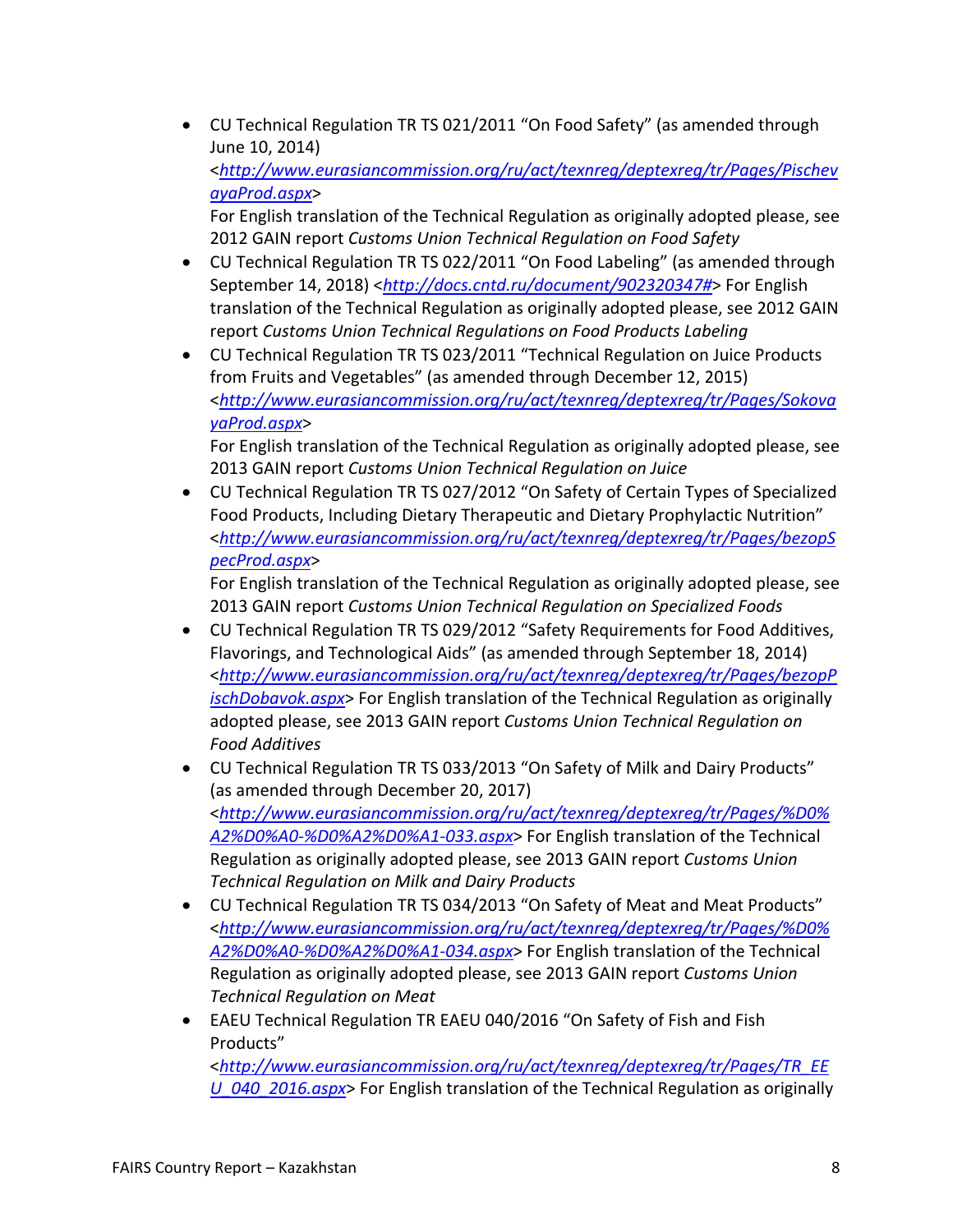adopted please, see 2017 GAIN report *Technical Regulation on Safety of Fish and Fish Products*

- EAEU Technical Regulation TR EAEU 044/2017 "On Safety of Packaged Potable Water, Including Natural Mineral Water" <*[http://www.eurasiancommission.org/ru/act/texnreg/deptexreg/tr/Pages/tr\\_EAE](http://www.eurasiancommission.org/ru/act/texnreg/deptexreg/tr/Pages/tr_EAEU_044-2017.aspx) [U\\_044-2017.aspx](http://www.eurasiancommission.org/ru/act/texnreg/deptexreg/tr/Pages/tr_EAEU_044-2017.aspx)*> For English translation of the Technical Regulation as originally adopted please see 2017 GAIN report *EAEU Technical Regulation on Packaged Water* EAEU Technical Regulation TR EAEU 047/2018 "On Safety of Alcohol Products" (will come into force as of January 9, 2021) <*[http://www.eurasiancommission.org/ru/act/texnreg/deptexreg/tr/Pages/TR\\_EAE](http://www.eurasiancommission.org/ru/act/texnreg/deptexreg/tr/Pages/TR_EAEU_047.aspx) [U\\_047.aspx](http://www.eurasiancommission.org/ru/act/texnreg/deptexreg/tr/Pages/TR_EAEU_047.aspx)* > For automated English translation of the Technical Regulation as originally adopted please, see <[https://translate.google.com/translate?sl=ru&tl=en&u=https%3A%2F%2Fwww.al](https://translate.google.com/translate?sl=ru&tl=en&u=https://www.alta.ru/tamdoc/18sr0098/) [ta.ru%2Ftamdoc%2F18sr0098%2F](https://translate.google.com/translate?sl=ru&tl=en&u=https://www.alta.ru/tamdoc/18sr0098/)>
- 2. Kazakhstani Laws in effect to the extent that they do not contradict EAEU Agreements and/or CU Commission/EEC Decisions:

# *General*

- Civil Code of the Republic of Kazakhstan (latest update as of December 07, 2015) [http://adilet.zan.kz/rus/archive/docs/K940001000\\_/16.11.2015](http://adilet.zan.kz/rus/archive/docs/K940001000_/16.11.2015)
- Law on Trade Regulation No 544 dated April 12, 2004 [http://adilet.zan.kz/rus/docs/Z040000544\\_](http://adilet.zan.kz/rus/docs/Z040000544_)
- Law on Consumer's Rights Protection No 274-IV dated May 4, 2010 [http://adilet.zan.kz/rus/docs/Z100000274\\_](http://adilet.zan.kz/rus/docs/Z100000274_)
- Law on Competition No 112-IV dated December 25, 2008 [http://adilet.zan.kz/rus/docs/Z080000112\\_](http://adilet.zan.kz/rus/docs/Z080000112_)
- Law on permits and notifications No 202-V dated May 16, 2014 <http://adilet.zan.kz/rus/docs/Z1400000202>
- Law on special protection, anti-dumping measures and compensation of third countries No 316-V dated June 8, 2015 <http://adilet.zan.kz/rus/docs/Z1500000316>
- Law on state regulation of biofuel production and trade No 351-IV dated November 15, 2010<http://adilet.zan.kz/rus/docs/Z1000000351>

# *General SPS Measures*

 Law on Food Safety No 301 dated July 21, 2007 [http://adilet.zan.kz/rus/docs/Z070000301\\_](http://adilet.zan.kz/rus/docs/Z070000301_)

# *Veterinary Measures*

 Law on Animal Health No 339 dated July 10, 2002 [http://adilet.zan.kz/rus/docs/Z020000339\\_](http://adilet.zan.kz/rus/docs/Z020000339_)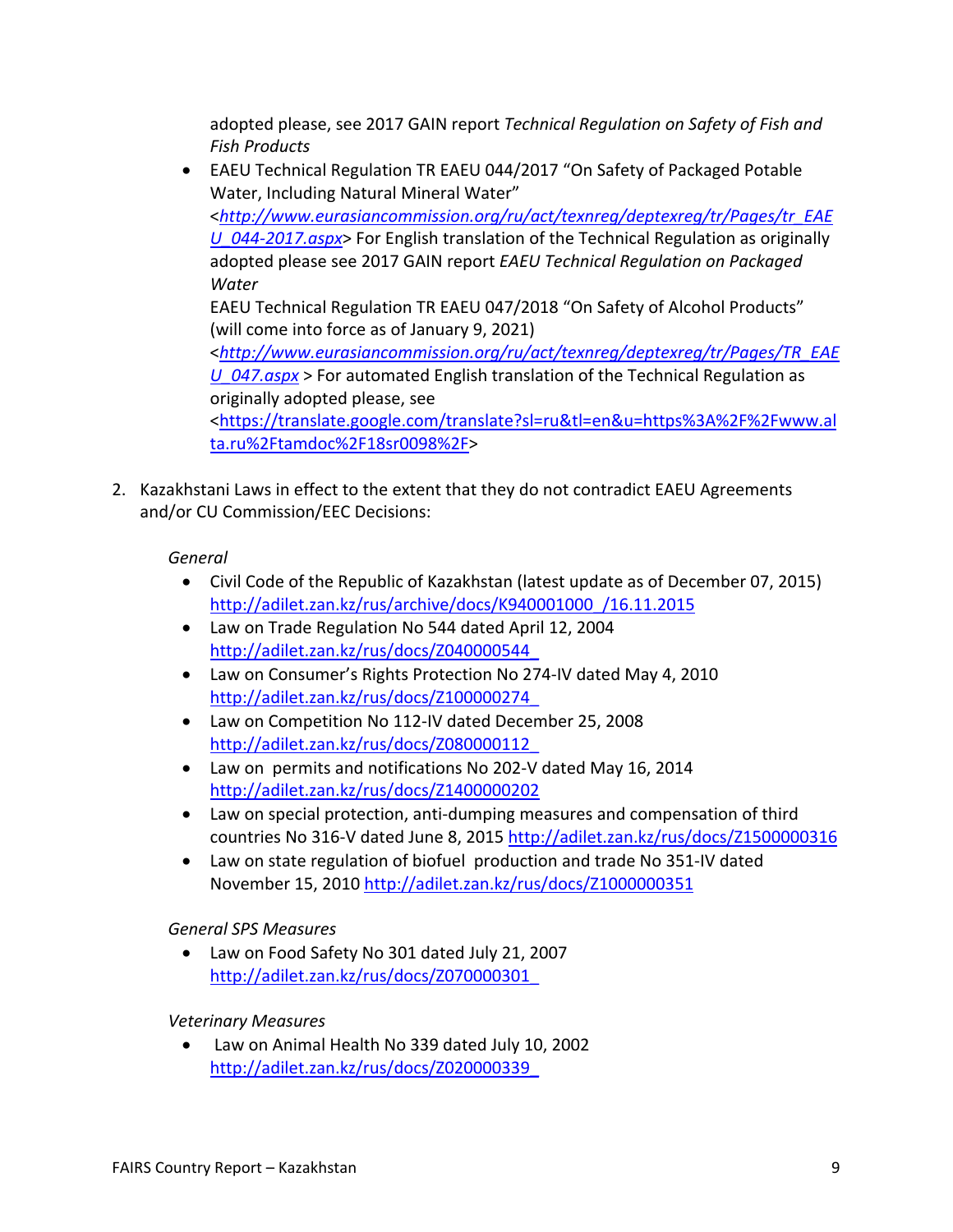## *Phytosanitary Measures*

- Law on Plant Quarantine No 344 dated February 11, 1999 [http://adilet.zan.kz/rus/docs/Z990000344\\_](http://adilet.zan.kz/rus/docs/Z990000344_)
- Law on Plant Protection No 331 dated July 3, 2002 [http://adilet.zan.kz/rus/docs/Z020000331\\_](http://adilet.zan.kz/rus/docs/Z020000331_)

## *Technical Regulation*

- Law on Technical Regulation No 603-II dated November 9, 2004 (amendments on December 29, 2014) [http://adilet.zan.kz/rus/docs/Z040000603\\_](http://adilet.zan.kz/rus/docs/Z040000603_)
- 3. Kazakhstani Government Regulations:

## *Veterinary Measures*

- Rules for transportation (movement) of the transported objects within the territory of the Republic of Kazakhstan № 7-1/496 dated May 29, 2015 <http://adilet.zan.kz/rus/docs/V1500011845>
- Rules for slaughterhouses of agricultural animals intended for subsequent sale No 7-1/370 dated April 2, 2015 <http://adilet.zan.kz/rus/docs/V1500011591#z0>
- Agricultural animals identification Rules No 7-1/68 dated January 30, 2015 <http://adilet.zan.kz/rus/docs/V1500011127#z0>
- Requirements on drug and veterinary preparations safety, used for animal health, dated April 23, 2008 No 380 [http://adilet.zan.kz/rus/docs/P080000380\\_](http://adilet.zan.kz/rus/docs/P080000380_)

# *Phytosanitary Measures*

- Rules on keeping the territory of the Republic of Kazakhstan from quarantine objects and foreign species No 15-08/590 dated June 29, 2015 <http://adilet.zan.kz/rus/docs/V1500012032#z74>
- Phytosanitary requirements to imported products of quarantine concern No 4- 4/66 dated January 30, 2015 <http://adilet.zan.kz/rus/docs/V1500011781>
- List of quarantine objects and foreign species, subject to quarantine measures and list of very dangerous organisms No 4-4/282 dated March 30, 2015 <http://adilet.zan.kz/rus/docs/V1500011739>
- On approval of the Rules on reclaiming and destruction of regulated products infected by quarantine objects, that cannot be subject to decontamination or processing No 15-4/513 dated June 3, 2015 <http://adilet.zan.kz/rus/docs/P1100001287>
- Law of the Republic of Kazakhstan "On plant quarantine" dated February 11, 1999 No 344 [http://adilet.zan.kz/rus/docs/Z990000344\\_](http://adilet.zan.kz/rus/docs/Z990000344_)
- Requirements on pesticides safety, dated May 29, 2008 No 515 [http://adilet.zan.kz/rus/docs/P080000515\\_](http://adilet.zan.kz/rus/docs/P080000515_)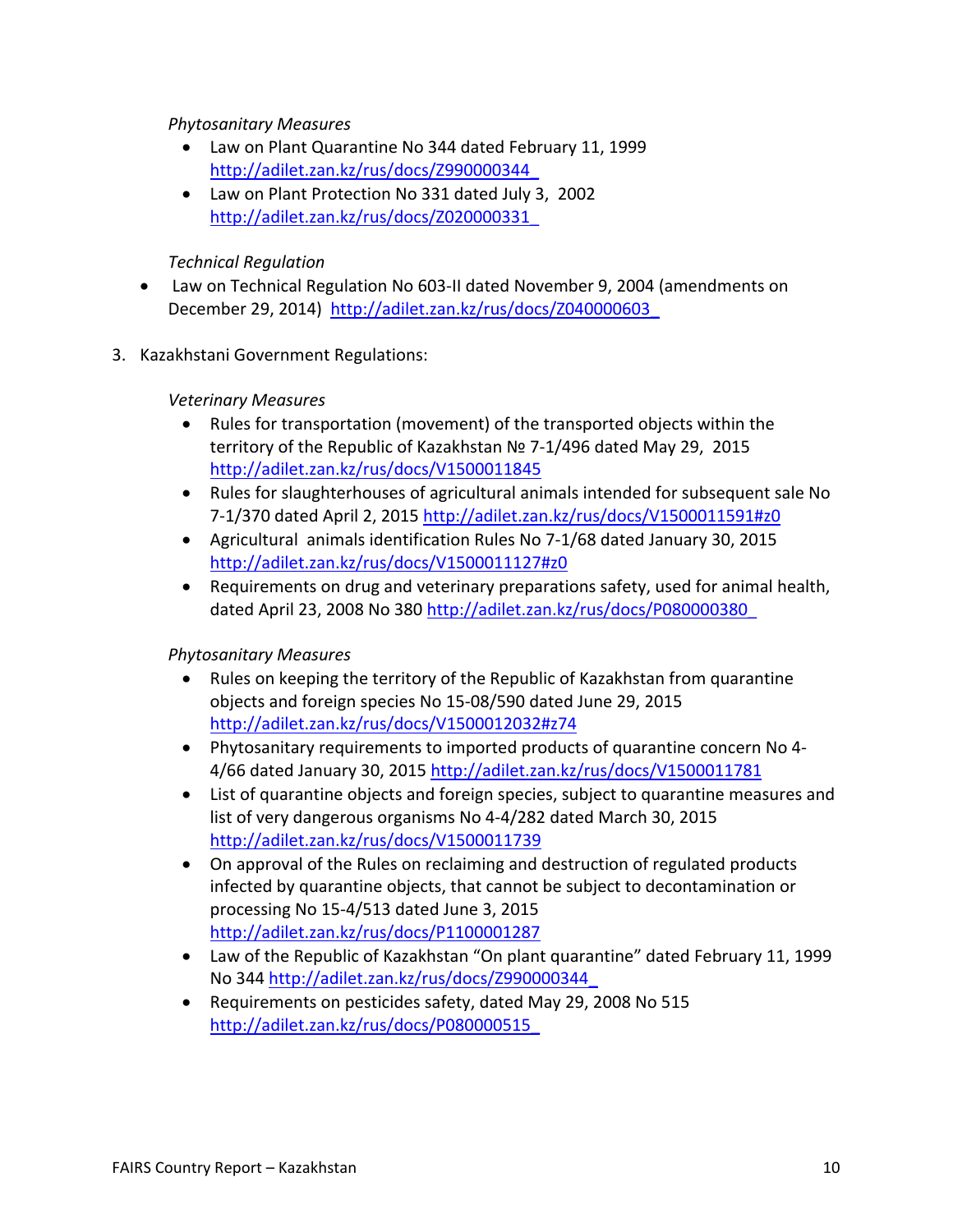*Technical Regulations*

- Requirements on Products Labelling No 724 dated October 15.2016 [http://adilet.zan.kz/rus/docs/P080000090\\_](http://adilet.zan.kz/rus/docs/P080000090_)
- Requirement on feedstuff and feed additive safety dated March 18, 2008 No 263 [http://adilet.zan.kz/rus/docs/P080000263\\_](http://adilet.zan.kz/rus/docs/P080000263_)
- Requirements on drinking water safety, dated May 1, 2008 No 456 (amendments as of January 21, 2011) [http://adilet.zan.kz/rus/docs/P080000456\\_](http://adilet.zan.kz/rus/docs/P080000456_)
- Conformity Assessment procedures dated February 4, 2008 No 90 (amendments on December 10, 2009) [http://adilet.zan.kz/rus/docs/P080000090\\_](http://adilet.zan.kz/rus/docs/P080000090_)
- Requirements for fish and fishery products safety, dated May 19, 2009 No 743 (amendments as of December 18, 2011) [http://adilet.zan.kz/rus/docs/P090000743\\_](http://adilet.zan.kz/rus/docs/P090000743_)
- Requirements for fertilizer safety, dated May 28,.2010 No 491 [http://adilet.zan.kz/rus/docs/P100000491\\_](http://adilet.zan.kz/rus/docs/P100000491_)
- Requirements for the safety of food, derived from genetically-engineered plants and/or animals, dated September 21, 2010 No 969 [http://adilet.zan.kz/rus/docs/P100000969\\_](http://adilet.zan.kz/rus/docs/P100000969_)
- Requirements for the safety of alcohol products, dated October 20, 2010 No 1081 <http://adilet.zan.kz/rus/docs/P1000001081>
- Requirement for canned food, dated November 15, 2010 No 1201 (amendments as of November 15, 2010)<http://adilet.zan.kz/rus/docs/P1000001201>
- Requirements for Bioethanol safety, dated February 24, 2011 No 179 <http://adilet.zan.kz/rus/docs/P1100000179>
- Requirements for biodiesel safety, dated February 10, 2011 No 116 <http://adilet.zan.kz/rus/docs/P1100000116>
- 4. Kazakhstani Competent Authority Regulations:

# *Veterinary Measures*

 Ministry of Agriculture order No 7-1/587 dated June 29, 2015 Veterinary (veterinarysanitary) rules <http://adilet.zan.kz/rus/docs/V1500011940>

# *Sanitary Measures*

- Order of the Minister of Health "On approving sanitary rules "Sanitary Epidemiological requirements for perishable foods storage and expiration date" dated September 24.2010 No 755 <http://adilet.zan.kz/rus/docs/V1000006525>
- <span id="page-10-0"></span> Order of the Minister of National Economy No164 dated February 28.2015 "Sanitary Rule "Sanitary-Epidemiological Requirements for food production facilities" <http://adilet.zan.kz/rus/docs/V1500010971>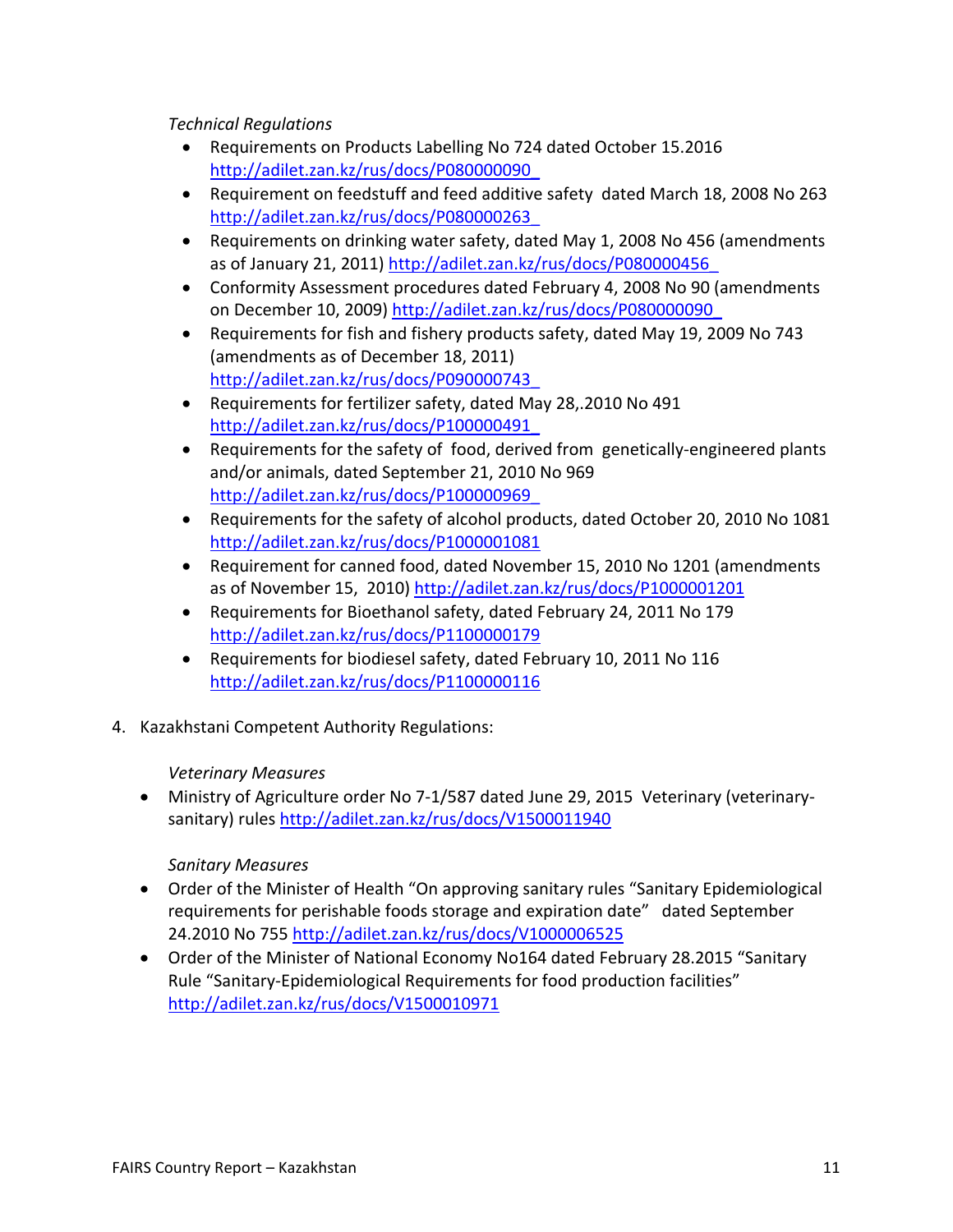# Kazakhstan Regulatory Bodies for Imported Foodstuffs

The Committee of the Veterinary Control and Surveillance of the Ministry of Agriculture of the Republic of Kazakhstan monitors veterinary conditions within Kazakhstan and enforces Kazakhstani legal requirements for animal health. This Committee has the authority over veterinary matters at Kazakhstan's borders and within Kazakhstan's interior and is responsible for protecting the Republic of Kazakhstan from animal diseases.

The Agricultural State Inspection Committee of the Ministry of Agriculture of the Republic of Kazakhstan monitors phytosanitary conditions within Kazakhstan and enforces Kazakhstani legal requirements for plant health.

The Committee for Goods and Services Quality and Safety Control (previously Committee for Public Health) of the Ministry of Health of the Republic of Kazakhstan is responsible for food safety. This Committee may prohibit the sale of products that do not meet official requirements.

The Committee on Technical Regulation and Metrology is part of the Ministry of Industry and Infrastructural Development. This Committee manages product assessment, processing, and servicing to determine if products conform to national standards and certification criteria.

The Committee of State Revenue, of the Ministry of Finance regulates foreign economic activity using a system of customs fees and charges. It is also responsible for customs control.

The Ministry of National Economy is in charge of non-tariff regulations for external economic activities, including licensing and quota administration and determination of import quota volumes.

# <span id="page-11-0"></span>Eurasian Economic Union

Since 2010, Kazakhstan has been part of the Eurasian economic integration project with Russia and Belarus. The process, which first materialized in 2010 in the form of the Russia-Belarus-Kazakhstan Customs Union and evolved into the Single Economic Space (SES) in 2012, continued with the launch of the Eurasian Economic Union (EAEU) on January 1, 2015, which currently includes Armenia, Belarus, Russia, Kazakhstan and Kyrgyzstan. The CU/SES/EEU regulatory body is now the Eurasian Economic Commission (EEC), which replaced the initial CU body, the Customs Union Commission, in 2012. For details on the EEC structure and authority please see FAS Moscow 2016 GAIN report *Eurasian Economic Union One Year On*.

# <span id="page-11-1"></span>**Section II: Labeling Requirements**

On July 1, 2013, the Technical Regulation of the Customs Union "Food Products Labeling" (TR TS 022/2011) came into effect and is still enforced. The document outlines labeling regulations for food products including the requirements for name, ingredients, nutritional contents and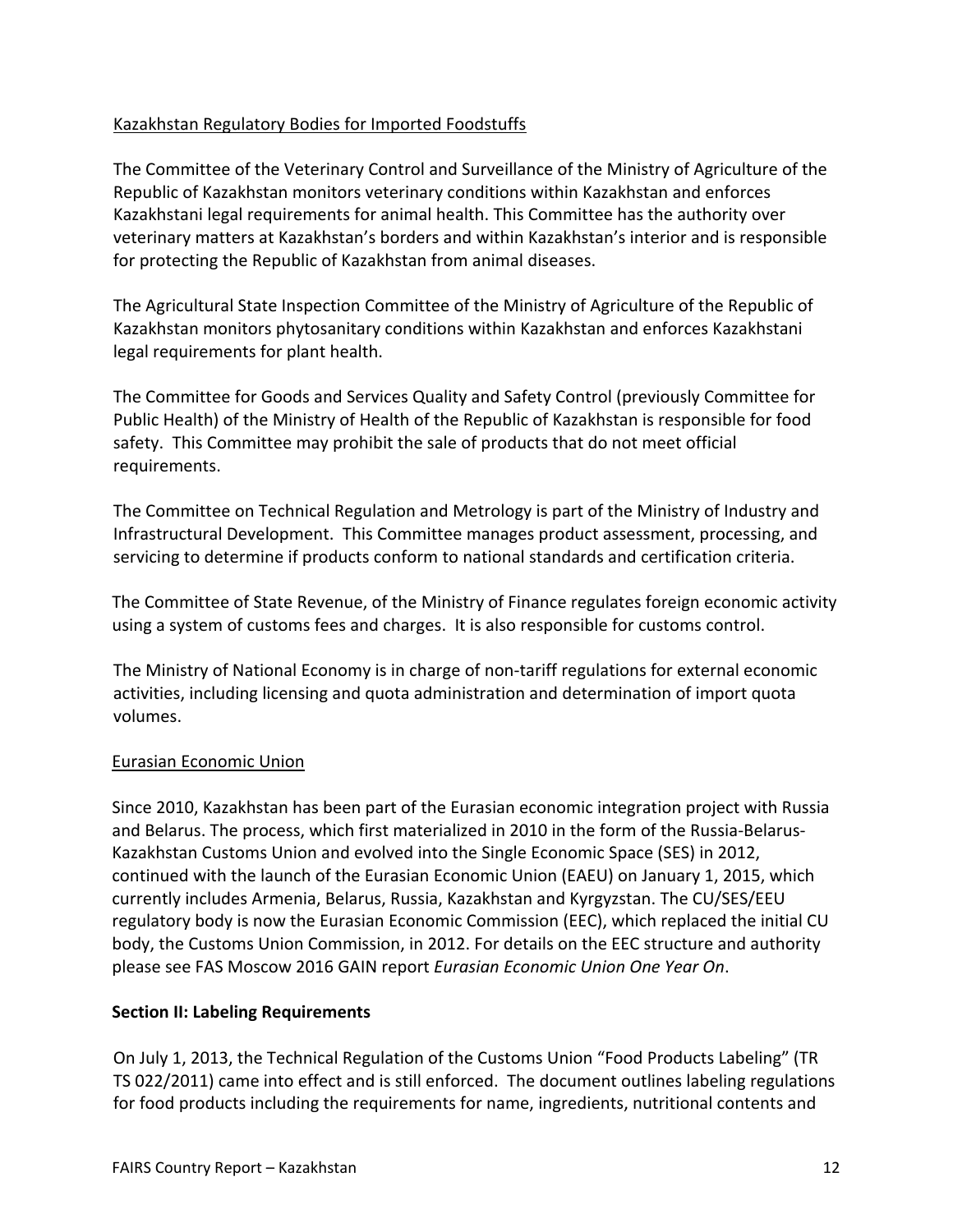value, quantity, date of production, validity, address of manufacturer and importer, presence of genetically modified organisms, etc. For more information please see FAS Moscow 2012 GAIN report *Customs Union Technical Regulations on Food Products Labeling*.

The general packaged food requirements for information to be presented on the label are:

- Product name;
- Data about the manufacturer (including name, country, and address) or manufacturer representative or importer;
- Net weight, or volume, or quantity;
- Composition (ingredients) (with a few exceptions, e.g. it is not required to indicate ingredients for unprocessed fresh fruit, berries and vegetables, or single-component foods);
- Information about the presence of genetically engineered (GE) components in the product (including information that the product was produced from/with GE components).
- Nutritional value of the product;
- Storage conditions prescribed by producer or by technical regulations of EAEU. In case the product's quality or safety changes after opening the package – storage conditions for opened product;
- Use-by date or shelf-life expiration date;
- Date of production and packaging;
- Recommendations or limitations of usage, including preparation instructions if needed, in case the usage without these recommendations or limitations may be complicated, harmful or lead to the product's decreased quality.
- "Eurasian Conformity" mark (EAC).

The information should be printed in Russian and the state language (languages) of the respective EAEU Member State if required by the legislation of the EAEU Member State. For Kazakhstan, this means that information must appear in Kazakh as well as Russian. Location of the manufacturer of food products from third countries can be provided in Latin letters and Arabic numerals or in the state language (languages) of the country of the food product manufacturer's location, provided the name of the country is indicated in Russian. Additional information can be placed on the same label, such as: brand, technical document license, information about the right holder of the brand, the origin of product's components, name of licenser, voluntary certification labels. Note that label translations can be applied via sticker.

In addition to the above, the TR TS 022/2011 also establishes several product-specific requirements.

Non-alcoholic beverages containing more than 150 mg/l of caffeine or pharmaceutically active plants or its extracts enough to lead to a health effect should have written warning 'Not recommended for people under 18 y.o., pregnant, nursing, and people suffering from increased nervous irritability, insomnia, and arterial hypertension.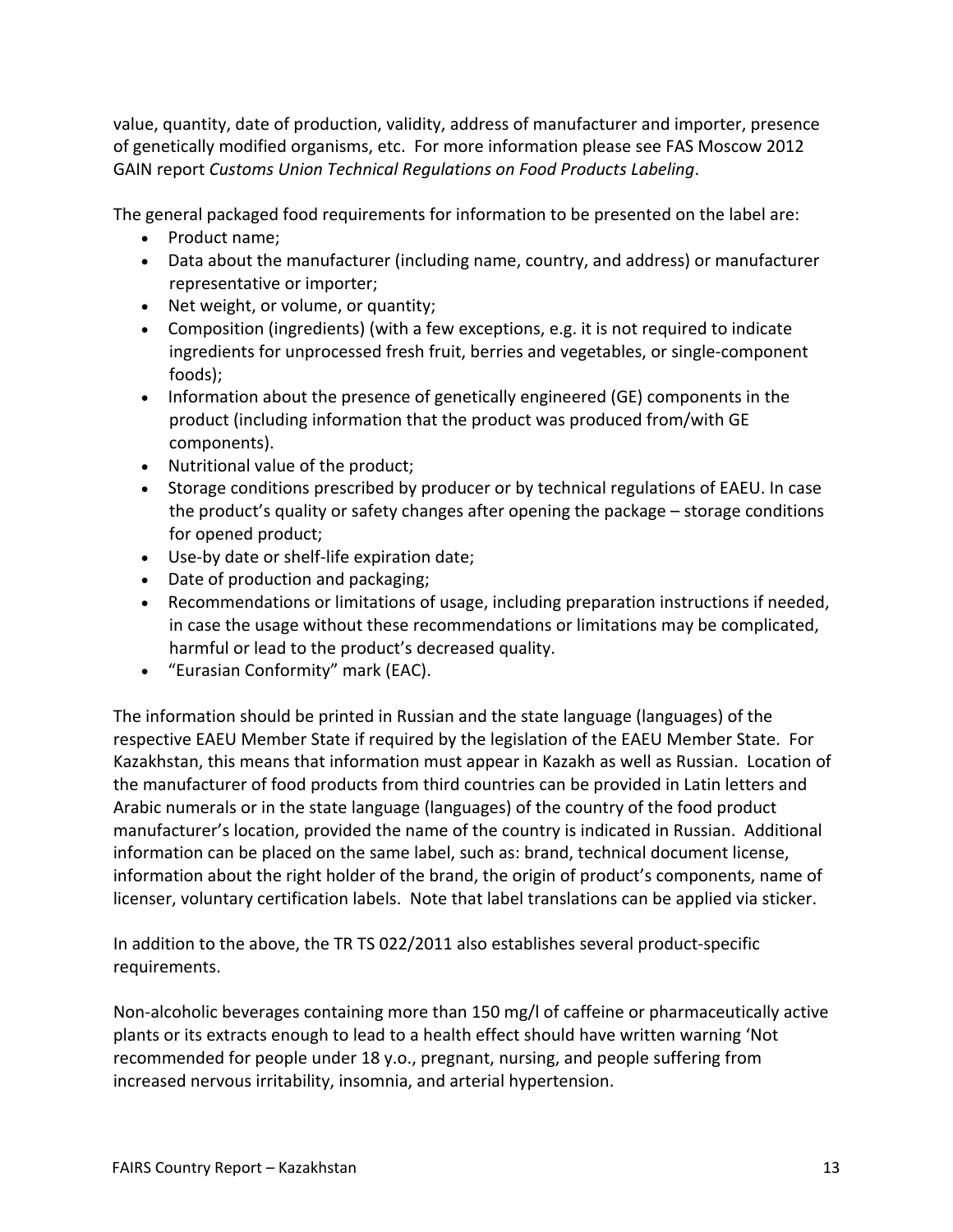The EAEU Technical Regulation on food products labeling (in Russian) can be found at [http://www.eurasiancommission.org/ru/act/texnreg/deptexreg/tr/Documents/TrTsPishevkaM](http://www.eurasiancommission.org/ru/act/texnreg/deptexreg/tr/Documents/TrTsPishevkaMarkirovka.pdf) [arkirovka.pdf](http://www.eurasiancommission.org/ru/act/texnreg/deptexreg/tr/Documents/TrTsPishevkaMarkirovka.pdf).

Other EAEU technical regulations also establish product-specific labeling requirements for specific food products, including fat-and-oil products, juice products, meat products, alcohol products, milk and dairy products, specialized dietary food products, fish, and potable water. For more information please see FAS Moscow 2013 GAIN reports *Customs Union Food Technical Regulations in Force as of 1 July 2013*, *Customs Union Technical Regulation on Milk and Dairy Products*, *Customs Union Technical Regulation on Meat*, and FAS Moscow 2017 GAIN reports *Technical Regulation on Safety of Fish and Fish Products* and FAS Moscow *EAEU Technical Regulation on Packaged Water*.

EAEU technical regulations on safety of certain food and agricultural products also require that regulated products that meet their requirements and have passed conformity assessment procedures be marked with the uniform mark of products in circulation on the market of the EAEU Member States ("Eurasian Conformity" mark, approved by [Decision of the CU](http://www.eurasiancommission.org/ru/act/texnreg/deptexreg/normbaza/Pages/EAC.aspx)  [Commission No. 711 of July 15, 2011](http://www.eurasiancommission.org/ru/act/texnreg/deptexreg/normbaza/Pages/EAC.aspx) in Russian). Thus, the "Eurasian Conformity" mark is meant to show that the product has been produced in accordance with the relevant EAEU technical regulations and has passed all procedures of conformity assessment<sup>3</sup> (confirmation) established in the relevant technical regulations. For details, please see GAIN reports of 2014 and 2015 *Eurasian Conformity Mark for Poultry and Red Meats*, and *Eurasian Conformity Mark for Food Products*, respectively.

The Kazakhstani [Technical regulation "Requirements on Products Labelling" No 14471 dated](http://adilet.zan.kz/rus/docs/V1600014471)  [November 26, 2016](http://adilet.zan.kz/rus/docs/V1600014471) specifies national requirements on products labelling.

# <span id="page-13-0"></span>Other Specific Labeling Requirements

# <span id="page-13-1"></span>*Genetically Engineered Crops*

For any product with biotech (GE) components or processed from GE materials, the label must show that it is a "GMO product" or a "product obtained from GMO" even if the product does not contain DNA or proteins. However, the presence of up to 0.9 percent of each GE ingredient is considered adventitious. The CU Technical Regulation TR TS 022/2011 on Food Labeling requires that food products shall be labeled as GE as follows.

The information on the label must read (in Russian) and state language (s) of the EAEU member states:

<sup>&</sup>lt;sup>3</sup> Assessment (confirmation) of conformity in the EAEU should be carried out by legal entities that are registered in accordance with the legislation of the Eurasian Economic Union Member State on its territory, such as importers.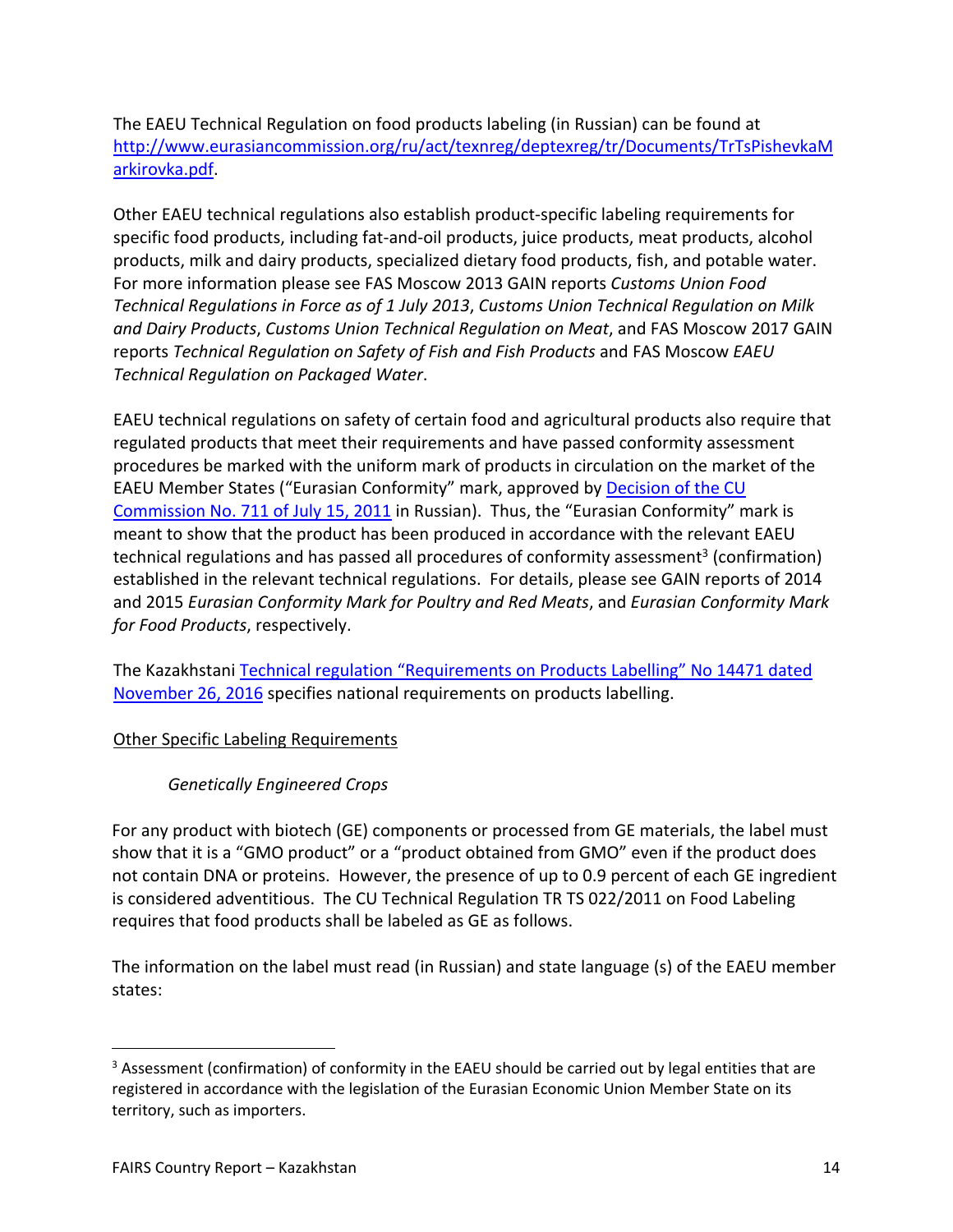- for products containing viable GE microorganisms "Product contains live genetically modified microorganisms;"
- for products containing unviable GE microorganisms "Product is obtained based on genetically modified microorganisms;" and
- for products freed from GE microorganisms or for products obtained based on components freed from GE microorganisms – "Product has components that are obtained based on genetically modified microorganisms."

The requirements for information on GE organisms/line in feeds of plant origin are stipulated in the CU Technical Regulation "On Safety of Grain", which covers both grains and oilseeds (TR TS 015/2011, please see FAS Moscow 2012 GAIN report *Customs Union Technical Regulation on Safety of Grain*.) This Technical Regulation stipulates that grain/oilseeds transported unpacked should be accompanied by shipping documents that ensure their traceability and provide information on GE organisms/lines if presence of GE organisms/lines is higher than 0.9 percent. For such grain/oilseeds the following information should be given: "Genetically modified grain" or "grain obtained from the use of genetically modified organisms" or "grain contains components of genetically modified organisms", indicating the unique identifier of the transformation event.

Moreover, CU Technical Regulation "On Safety of Grain" stipulates that grain/oilseeds (for both food and feed use) may contain only registered GE lines. Presence of more than 0.9 percent of non-registered GE lines is prohibited both in products that are declared as GE, and in non-GE products.

In 2017, the EEC amended Technical Regulation of the Customs Union "On Food Products Labeling" (TR TS 022/2011) to require that for products obtained with the use of "GMOs" the inscription "GMO" should be marked next to the unified mark of products circulating on the market of the Eurasian Economic Union Member States and the inscription should be similar to the unified mark in form and size. While the amendment came into force on December 26, 2018, the EEC has established an 18 months transition period for the new labeling requirements. During this transition period, companies will be allowed to produce and release products in accordance with the previous requirements of the EAEU TR "On Food Products Labeling," while sale of such products shall be allowed within their shelf life.

For more details, please see Kazakhstan 2019 Agricultural Biotechnology Annual Report.

# <span id="page-14-0"></span>*Organic Products*

Kazakhstan has approved [Organic Production Law No 423-V](http://adilet.zan.kz/rus/docs/Z1500000423) dated November 27, 2015. The stated intent of the law is the promotion of healthy foods, environmental protection, and rational soil use. The law stipulates that:

 organic production must be labelled with the national mark of organic production conformity; and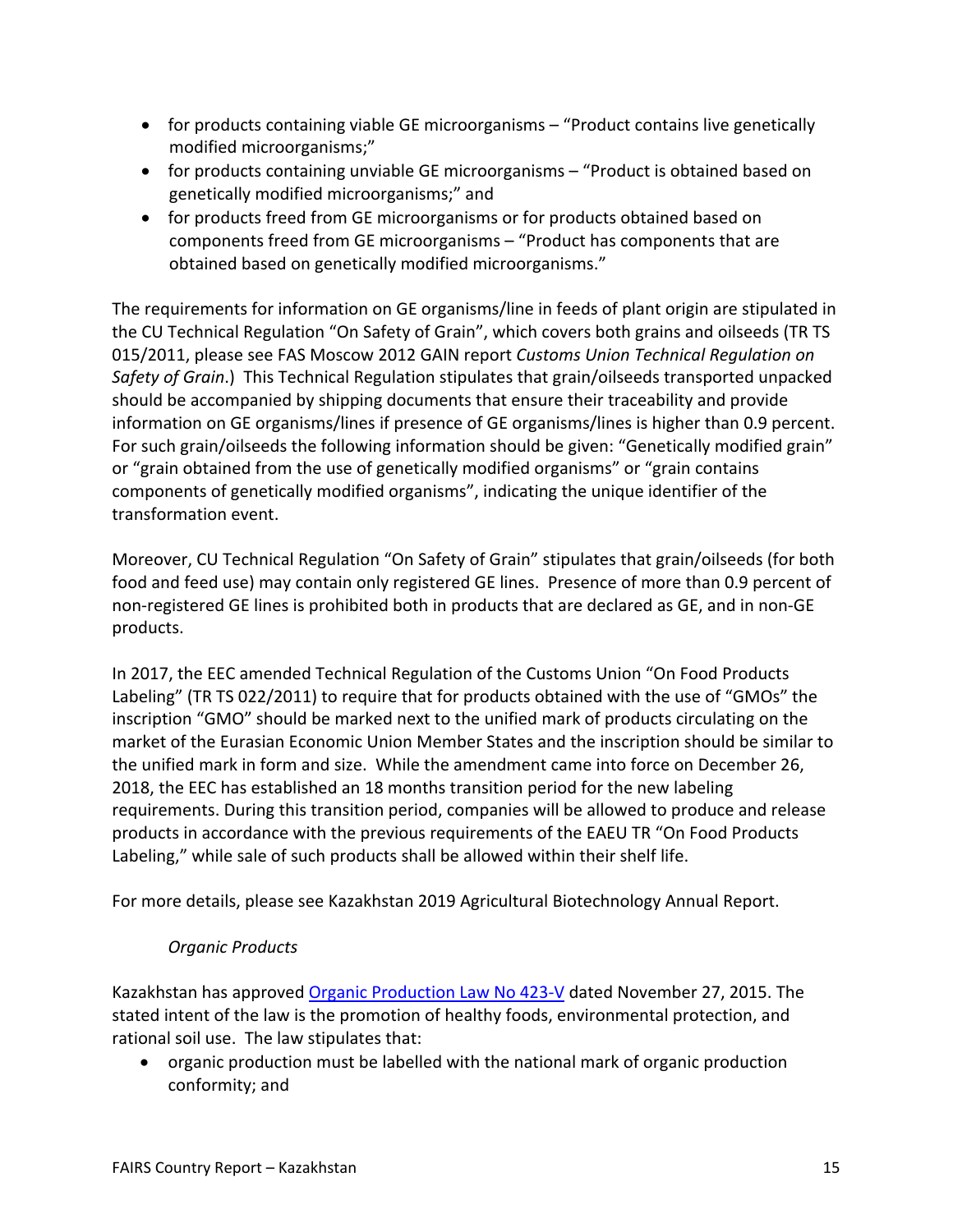organic production must be completed in accordance with the rules of organic production.

The law also provides for the possibility of international agreements establishing different standards than those required under Kazakhstani legislation.

[Minister of Agriculture Order No 230 dated May 23.2016](http://adilet.zan.kz/rus/docs/V1600013875) specifies standards for organic production requirements for crops, livestock, poultry, fishery and bee farming for Kazakhstani producers.

# <span id="page-15-0"></span>**Section III: Packaging and Container Requirements**

The CU Technical Regulation "On Safety of Packaging" (TR TS 005/2011), which contains requirements for all kinds of packaging including metal, polymer, carton, wooden, glass, and composite packing, came into force on July 1, 2012. The food packaging should comply with the sanitary-hygienic requirements given in Attachment 1 of the TR TS 005/2011. Before the packaging can be released into circulation in the territory of the Eurasian Economic Union, it needs to go through the obligatory confirmation of compliance with the requirements of the current Technical Regulation. As a result, producer and importer obtain the declaration of [conformity](#page-18-1) for the packaging.

Other EAEU technical regulations also establish product-specific packaging requirements for specific food products, including fat-and-oil products, juice products, meat products, alcohol products, milk and dairy products, specialized dietary food products, fish, and potable water. For more information please see FAS Moscow 2013 GAIN reports *Customs Union Food Technical Regulations in Force as of 1 July 2013*, *Customs Union Technical Regulation on Milk and Dairy Products*, *Customs Union Technical Regulation on Meat*, and FAS Moscow 2017 GAIN reports *Technical Regulation on Safety of Fish and Fish Products* and *EAEU Technical Regulation on Packaged Water*.

Before TR TS 005/2011 fully came into effect, requirements for foodstuff packaging were regulated by numerous standards, varying by type of packaging. TR TS 005/2011 is currently the primary document regulating packaging.

Hygienic standards for materials that come into contact with foodstuffs are listed in Hygienic Norms (HN) [2.3.3.972-00](http://docs.cntd.ru/document/1200006891) (in Russian), which also specify the maximum permissible quantities of chemical substances allowed to escape from materials in contact with foodstuffs. Packing materials and transport containers must have completed sanitary and epidemiological inspections and have a certificate of conformity.

Sanitary and hygienic requirements, regulated by [GOST R 51074-2003](http://docs.cntd.ru/document/1200035978) (in Russian), must also be used when selecting food packaging. Packing materials may not be manufactured from highly toxic compounds having cumulative characteristics, including carcinogenicity, mutagenicity, or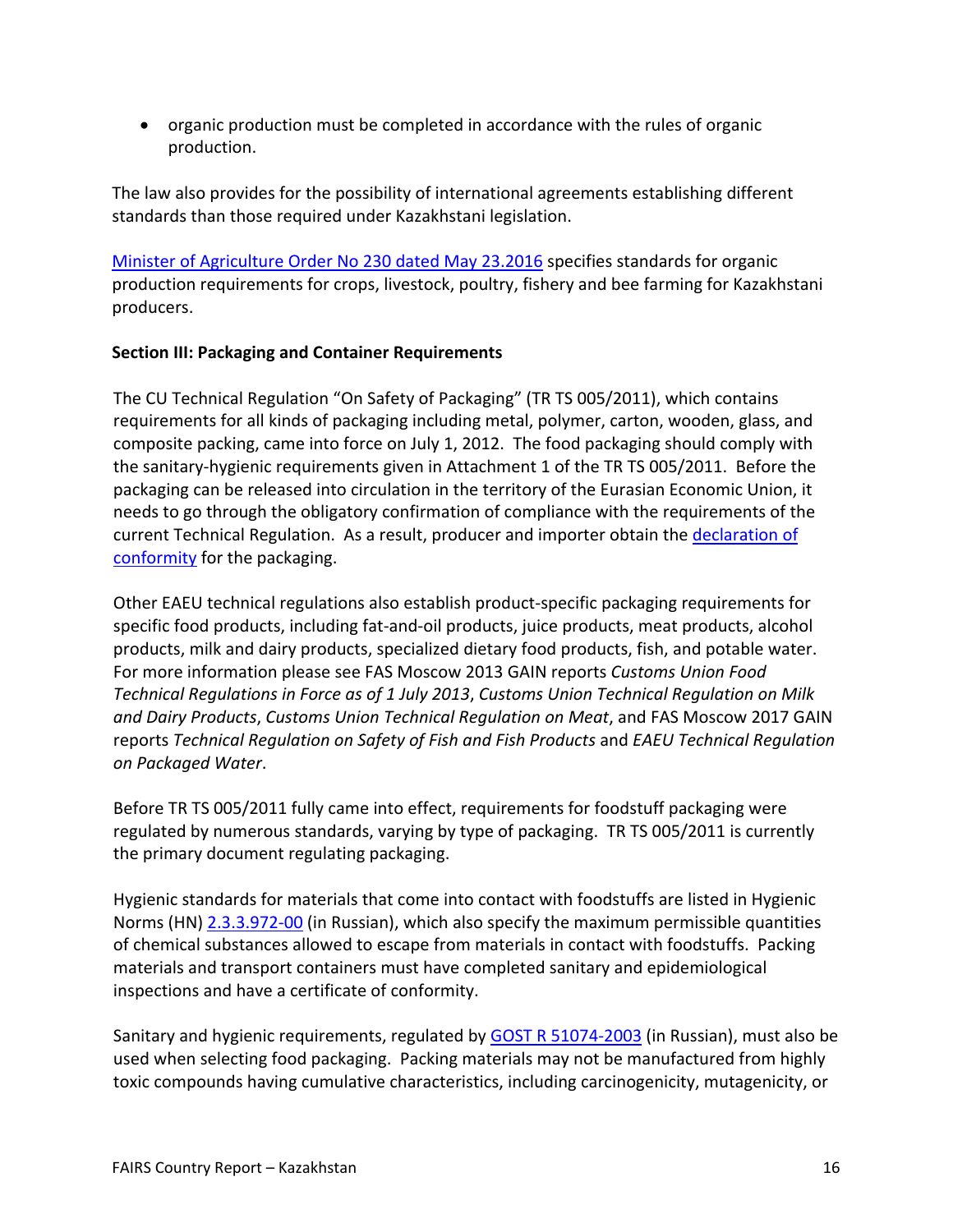allergenicity. The material must not change the organoleptic or nutritional qualities of the foodstuffs, and may not discharge hazardous substances in excess of permissible levels.

Specifications for packaging are a vital part of each commercial contract. Before signing a contract, the importer should research the specific packaging requirements and advise the exporter accordingly.

Packaging (e.g., cardboard or paper boxes, plastic or polymer packets, bottles or cans) that come into direct contact with products must be certified.

The permeability of the packaging material to gas, steam, water, fats, and odors is an important consideration. For instance, chilled meat must be packaged in materials with lowvapor permeability in order to prevent the loss of moisture. The material must also meet specific gas-permeability levels to preserve the color. Products must be packed reliably, taking into account their nature, the method of transport, and storage temperatures.

For more information please see FAS Moscow 2012 GAIN report *Customs Union Technical Regulation on Safety of Packaging*.

# <span id="page-16-0"></span>**Section IV: Food Additive Regulations**

In July 2012, the EEC adopted the Technical Regulation of the Customs Union on "Safety Requirements for Food Additives, Flavorings, and Technological Aids" (TR TS 029/2012), which contains a list of food additives allowed for use in food manufacturing. For more information please see FAS Moscow 2013 GAIN report *Customs Union Technical Regulation on Food Additives*. The TR TS 029/2012 came into effect on July 1, 2013, and became the primary document regulating production and quality of products in the food ingredients and additives sector.

# <span id="page-16-1"></span>**Section V: Pesticides and Other Contaminants**

Kazakhstani tolerances are based on the requirements stipulated in the EAEU technical regulations on safety of food and agricultural products. For details see FAS Moscow 2013 GAIN reports *Customs Union Food Technical Regulations in Force as of 1 July 2013*, *Customs Union Technical Regulation on Milk and Dairy Products*, *Customs Union Technical Regulation on Meat*, and FAS Moscow 2017 GAIN reports *Technical Regulation on Safety of Fish and Fish Products* and *EAEU Technical Regulation on Packaged Water*. [Section 15 in Chapter II](http://www.eurasiancommission.org/ru/act/texnreg/depsanmer/sanmeri/Documents/%D1%80%D0%B0%D0%B7%D0%B4%D0%B5%D0%BB%2015%20%D0%95%D0%A1%D0%A2.pdf) (in Russian) of the CU Commission Decision No. 299, "Requirements for Pesticides and Agrochemicals," provides maximum residue levels (MRLs) for soil, air, water, the human body, and agricultural products. These EAEU requirements were most recently amended in 2015, for details please see FAS Moscow 2015 GAIN report *Eurasia Economic Union - New Pesticide MRLs*.

In addition to the abovementioned legislation, the Kazakhstani technical regulation "Requirement to Pesticides Safety" No 515 dated May 29, 2008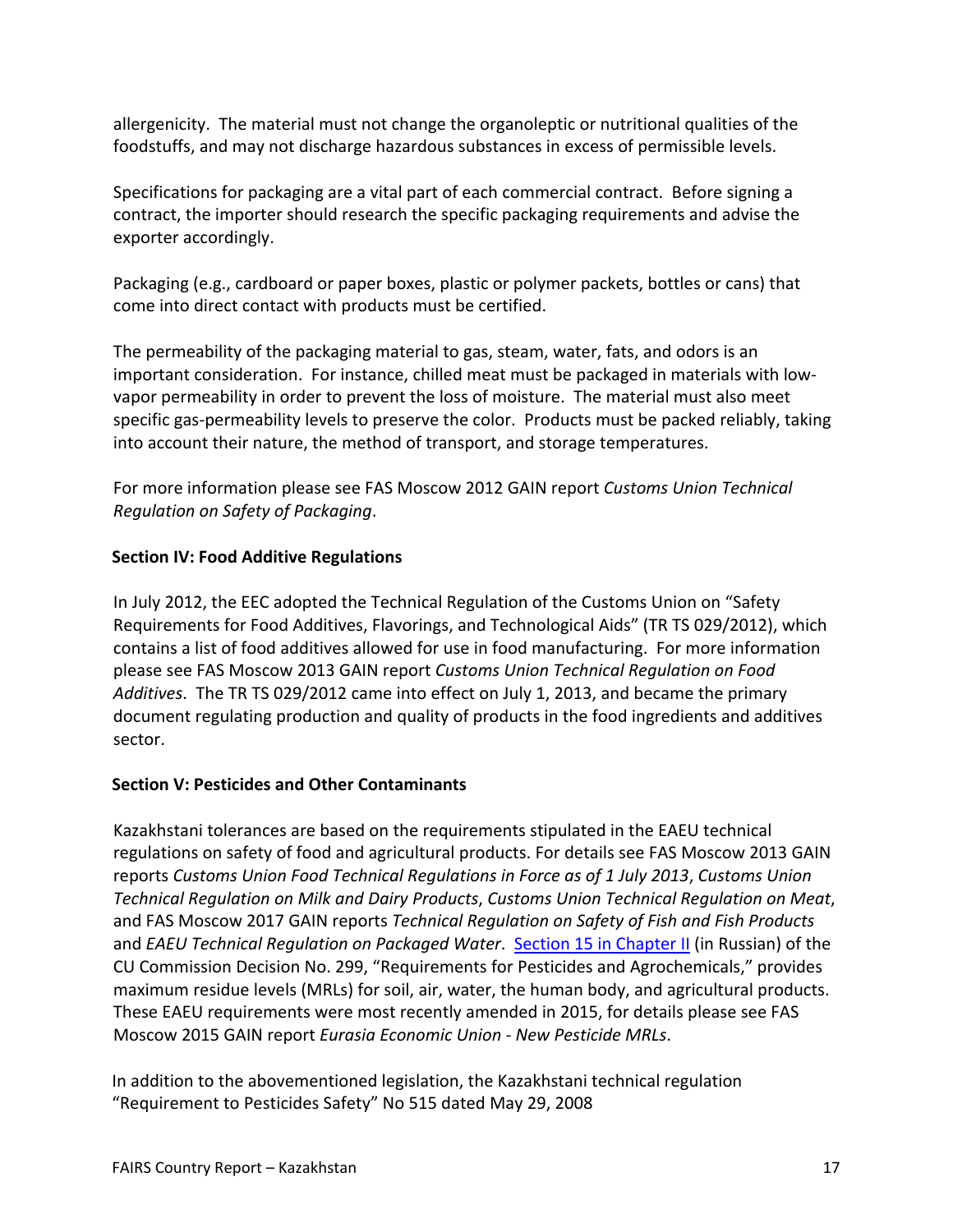http://adilet.zan.kz/rus/docs/P080000515 requires pesticides to be registered in Kazakhstan and to be included on the List of pesticides permitted for use in Kazakhstan. Kazakhstan enforces licensing requirements for the importation of pesticides.

## <span id="page-17-0"></span>**Section VI: Other Requirements, Regulations, and Registration Measures**

## <span id="page-17-1"></span>*Products under sanitary-epidemiological control*

CU Commission Decision No. 299 of May 28, 2010, and its amendments, define the products subject to sanitary-epidemiological control. To clear customs, these products must be accompanied by documents confirming their conformity with Kazakhstani standards of safety and quality, i.e. - the state registration (only for regulated products that are imported into the EAEU for the first time, please, see *Product Registration* section below) and the Declaration of Conformity (please, see *Declaration of Conformity* section on page 19). To expedite customs clearance procedures, and to reduce the cost of clearance and temporary storage, it is recommended that the state registration and declaration of conformity of the imported products be conducted approximately one month in advance of the shipment's arrival at customs. To do this, the supplier must provide the following to the importer:

- Product samples of every type and/or name, in sufficient quantities to conduct the sanitary-epidemiological expert examination and certification (samples for testing are not subject to customs fees);
- Contract to supply the product (or data about the contract), the annex to the contract or specifications (or the data about it);
- Documents confirming the origin, safety, and quality of the product (issued by the authorities of the country of origin), manufacturer of the product, the certificate of origin or another document confirming the origin, quality certificate and/or protocols of testing, and analysis; and
- Samples or mockups of the label.

All documents, labels, and markings must be translated into Kazakh and Russian language, and copies and their translations must be certified in accordance with established procedures.

#### <span id="page-17-2"></span>Product Registration

The key EAEU document regulating state registration of certain food products is currently the CU Technical Regulation on Food Safety, which establishes the following list of products that are subject to state registration:

- Specialized food products, as follows:
	- food products for baby food, including potable water for baby food;
	- food products of dietary therapeutic and dietary prophylactic nutrition;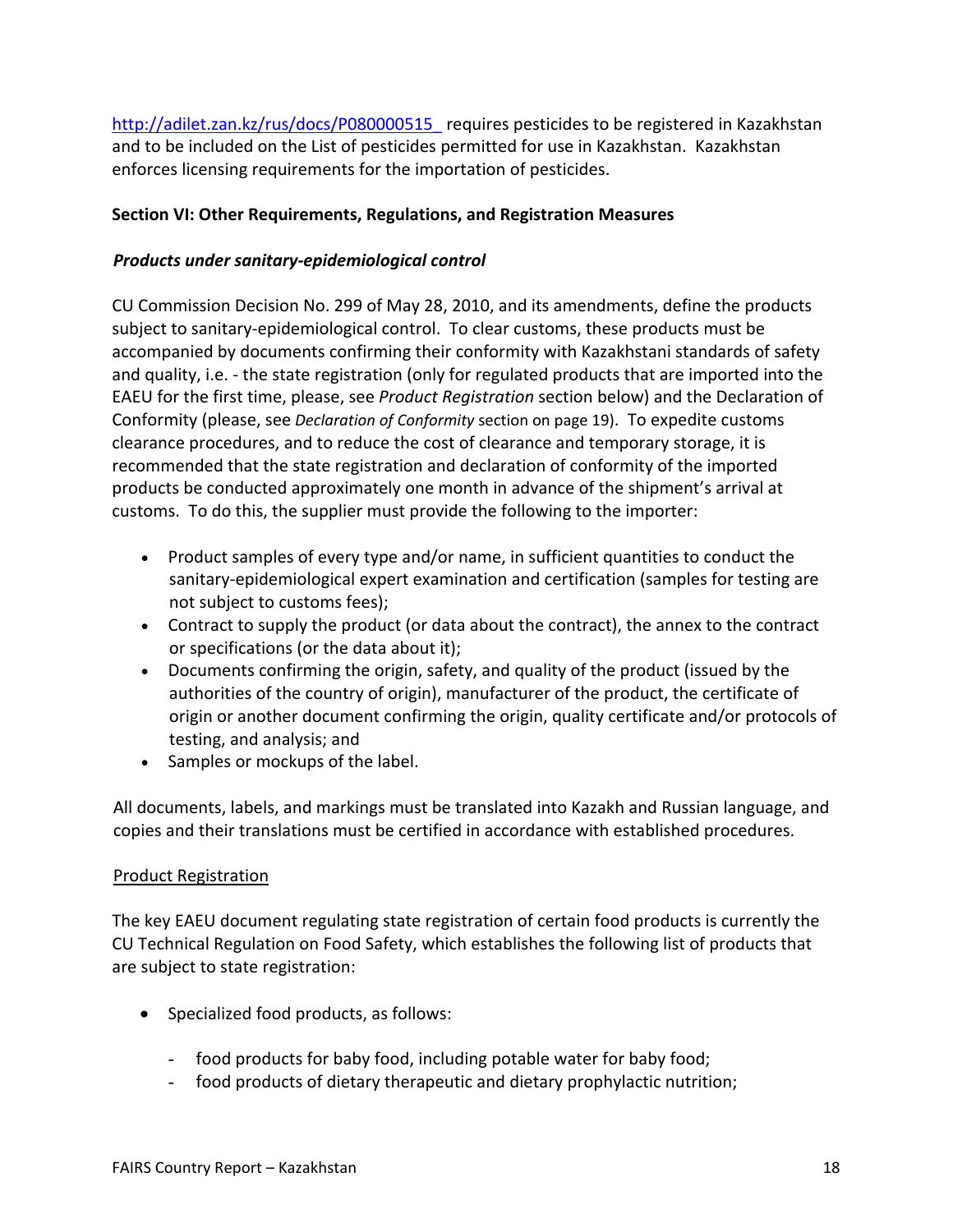- mineral natural, medical table mineral water, medical mineral water with mineralization above 1 mg/dm3 or of lower mineralization, containing biologically active substances in the amount of not less than balneological norms;
- food products for sportsmen, pregnant and nursing women; and
- biologically active additives to food (BAA).
- Novel food products<sup>4</sup>.

# <span id="page-18-0"></span>*Genetically Engineered Crops*

An amendment to the 2003 Law "On Seeds Farming" restricts new testing and prohibits commercial growth of GE seeds. However, biotechnology research may be conducted in laboratory greenhouses, and the National Center for Biotechnology (under the Ministry of Education and Science) has recently developed a new transgenic breed of cotton with higher pesticide resistance.

All imported GE grains and oilseeds must have their lines registered in the Customs Union prior to importation into Kazakhstan, and the presence of non-registered lines cannot exceed 0.9 percent. Currently, 14 corn lines, eight soybean lines, one rice line, one sugar beet line and two potato lines are registered for food use in the Eurasian Economic Union (EAEU). For more information, please, see Kazakhstan 2019 Agricultural Biotechnology Report.

# <span id="page-18-1"></span>Declaration of Conformity

Customs Union Commission Decision No. 319, of June 18, 2010, partially adopted some of Russia's system for safety assessments, but still allowed for businesses to follow the guidelines of EAEU Member States, if they prefer. Kazakhstan follows the list covering all goods and products that are subject to mandatory safety assessment (confirmation) for the EAEU, approved by the CU Commission Decision 620.

EAEU technical regulations for food products currently establish declaration of conformity procedures for almost all agricultural and food products, including fat-and-oil products, juice products, meat products, alcohol products, milk and dairy products, specialized dietary food products, fish, and potable water. For more information please see FAS Moscow 2013 GAIN reports *Customs Union Food Technical Regulations in Force as of 1 July 2013*, *Customs Union Technical Regulation on Milk and Dairy Products*, *Customs Union Technical Regulation on Meat*,

<sup>&</sup>lt;sup>4</sup> The CU Technical Regulation on Food Safety defines novel food products as "food products (including food additives and flavorings) that were not previously used for human consumption on the customs territory of the Customs Union, namely: with new or deliberately modified primary molecular structure; consisting of or being isolated from microorganisms, fungi or algae; from plants; isolated from animals, obtained from GMO or with their use; nanomaterials and nanotechnology products except for food products obtained by traditional methods, being in circulation and considered safe by virtue of experience."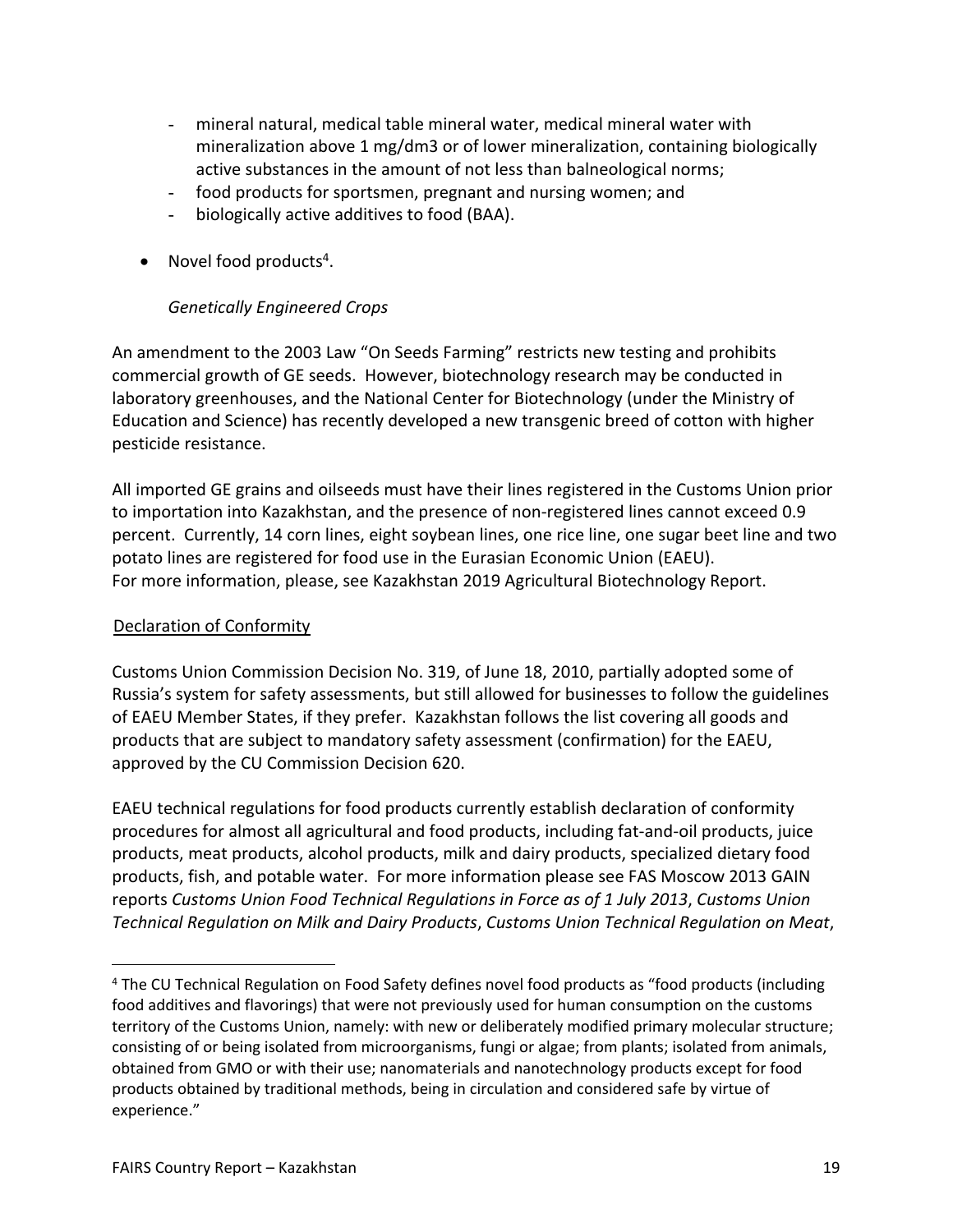and FAS Moscow 2017 GAIN reports *Technical Regulation on Safety of Fish and Fish Products* and *EAEU Technical Regulation on Packaged Water*.

The CU Commission Decision No. 620 currently requires a declaration of conformity for the following agricultural products:

 Animal, bird, and fish feed: compound feed and feed additives (e.g., soy meal, milk powder, fishmeal, etc.)

Declarations of conformity are valid for up to five years and allow importers to mark products with a sign of conformity.

In addition to implementing EAEU and CU import requirements, Kazakhstan requires that importers and/or domestic producers of certain specific goods obtain a Certificate of State Registration before the product can be sold in Kazakhstan, according to Government Decree No [165 dated February 19.2008.](http://adilet.zan.kz/rus/docs/P080000165_) The Committee for Goods and Services Quality and Safety Control (previously Committee for Public Health) at the Ministry of Health and the Committee for Animal Health Control and Surveillance are responsible for issuing these certificates. Goods subject to this certification requirement include:

- Feed and feed additives;
- biologically active supplements, childhood nutrition;
- genetically modified objects;
- materials and items designated for contact with water and food;
- chemicals harmful for human health.

The application for feed and feed additives registration shall include the following:

- products title and its characteristics
- quantity
- country of origin, purpose of importation
- type of transportation
- route of imports
- entry point to Kazakhstan
- place for storage and processing
- terms and place of sale
- other information, in case of transit, according to OIE Terrestrial Code

The feed and feed additives registration is valid within sixty calendar days.

#### <span id="page-19-0"></span>*Products under veterinary control*

CU Commission Decision No. 317, and its amendments, define the products subject to veterinary control: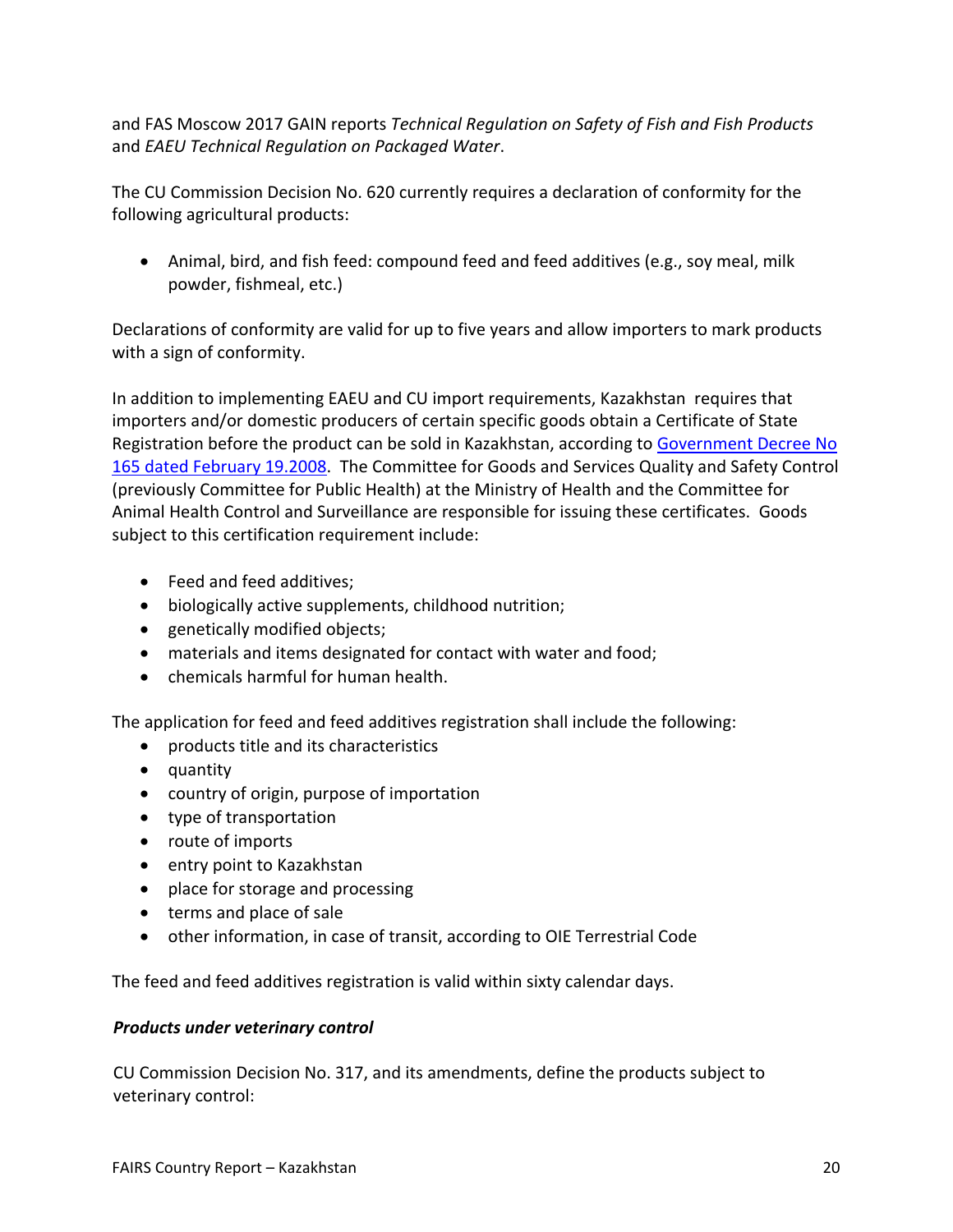[http://www.eurasiancommission.org/ru/act/texnreg/depsanmer/regulation/Documents/Пр.1](http://www.eurasiancommission.org/ru/act/texnreg/depsanmer/regulation/Documents/%D0%9F%D1%80.1%20%D0%95%D0%B4%D0%B8%D0%BD%D1%8B%D0%B9%20%D0%BF%D0%B5%D1%80%D0%B5%D1%87%D0%B5%D0%BD%D1%8C%20%D1%82%D0%BE%D0%B2.pdf) [%20Единый%20перечень%20тов.pdf](http://www.eurasiancommission.org/ru/act/texnreg/depsanmer/regulation/Documents/%D0%9F%D1%80.1%20%D0%95%D0%B4%D0%B8%D0%BD%D1%8B%D0%B9%20%D0%BF%D0%B5%D1%80%D0%B5%D1%87%D0%B5%D0%BD%D1%8C%20%D1%82%D0%BE%D0%B2.pdf) (in Russian). This list includes the following categories:

- Live animals (all animals, including agricultural, domestic, wild, zoo, sea, commercial fur, circus, laboratory animals, etc.), live birds (all birds, including domestic, wild, ornamental, etc.), semen, and embryos;
- All types of meat and meat by-products, including poultry;
- Milk and dairy products;
- Eggs and processed eggs products;
- Materials of animal origin;
- Feed and feed additives for animals including pet food;
- Leguminous vegetables used for veterinary purposes, including as animal feed
- Fish and sea-products and products of their processing.

As of August 22, 2012, a number of products from the above list, including grains for feed and feeds of plant origin such as oilseed cake and meal, products of milling and oilseeds extraction industries, and some prepared foods such as ice-cream, are no longer subject to veterinary control when exported to Kazakhstan. For the full list of exempt products, see [CU Commission](https://www.alta.ru/tamdoc/11sr0810/)  [Decision No. 810 of September 23, 2011](https://www.alta.ru/tamdoc/11sr0810/) (in Russian). For additional information, please see FAS Moscow 2012 GAIN report *Russia No Longer Requires Veterinary Certificates for Key Imported Feeds of Plant Origin Including Soybean Meal, Grains for Feeds and DDGs*.

# <span id="page-20-0"></span>Veterinary Health Certificate

Veterinary certificates are generally required for all products subject to veterinary control. Please consult the current FAIRS Export Certificate report for a list of individual certificates.

# <span id="page-20-1"></span>Lists of Approved Establishments

In general, products subject to veterinary control are required to come from establishments identified on approved supplier lists. Kazakhstani Ministry of Agriculture currently maintains such [lists](https://moa.gov.kz/ru/documents/608) for the following U.S. commodities:

- Meat and Meat Products: Poultry;
- Fish and Seafood:
- Meat and Meat Products: Pork;
- Meat and Meat Products: Beef / Veal;
- Meat and Meat Products: sub-products and Fat of Beef;
- Food Products: Finished Beef Products;
- Food Products: Finished Lamb Products;
- Food Products: Finished Poultry Products;
- Food Products: Finished Pork Products;
- Food Products: Finished Horse Meat Products;
- Food Products: Prepared Meat Products;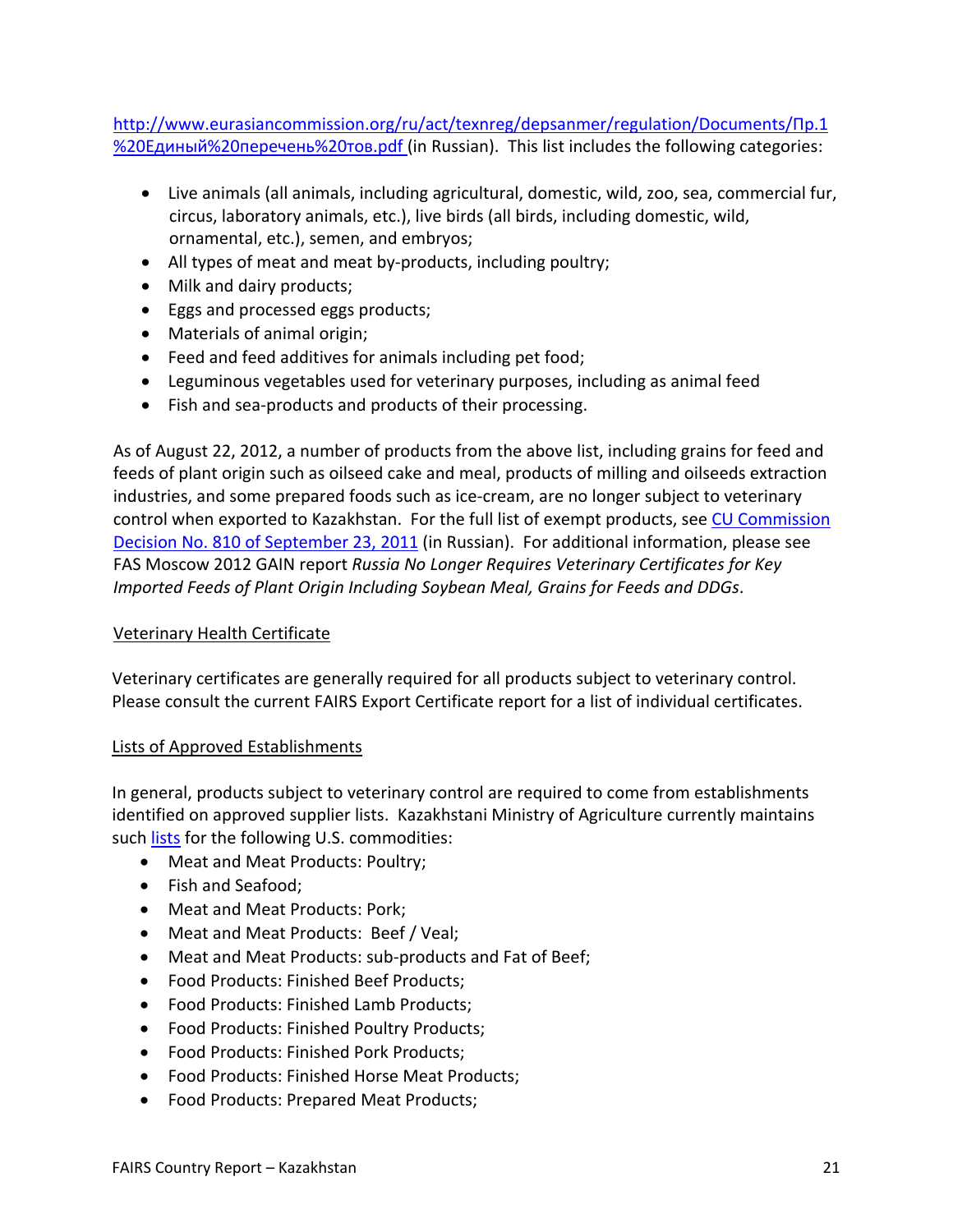- **•** Feed and Feed Additives;
- Feed and Feed Additives: Feed for Non-Productive Animals, Bird, Fish;
- Meat and Meat Products: sub-products and Fat of Pork;
- Live Animals: Day-Old Chicks;
- Live Animals: Hatching Eggs;
- Non-Edible Products: Raw Intestines (Casings);
- Products Not Requiring a Permit: Feed and Feed Additives; and
- Meat and Meat Products: sub-products and Fat of Poultry.

Establishments wishing to be added to the existing lists should contact the appropriate, competent U.S. authority:

- USDA/Food Safety and Inspection Service;
- USDA/Animal and Plant Health Inspection Service, or
- U.S. Department of Commerce/National Marine Fisheries Service.

The Eurasian Economic Union has indicated that it is "temporarily" exempting the following products from the listing requirement:

- Animals and genetic material;
- Bee products;
- Raw materials of animal origin (skin, hair, raw fur skins, feathers, etc.);
- Animal feed of vegetable origin;
- Food additives of animal origin;
- Composite (containing animal origin components) products; and
- Gelatin.

# <span id="page-21-0"></span>**Licensing**

# <span id="page-21-1"></span>*Tariff Rate Quotas (TRQs)*

In order to bring a product into Kazakhstan at the in-quota tariff rate for beef, and poultry, it is necessary for the importer to secure a license. The Kazakhstan Ministry of National Economy (MNE) issues licenses. The MNE reviews license applications within 15 working days of submission and then issues the licenses. Licenses are required on an annual basis.

# <span id="page-21-2"></span>*Products under phytosanitary control*

CU Commission Decision No. 318 of June 18, 2010 approved the "Regulation on the Procedure of Phytosanitary Quarantine Control (Supervision) at the Customs Border of the Customs Union" and the "Common List of Regulated Products (Materials, Commodities) Subject to Quarantine Phytosanitary Control." The list divided products into two groups: regulated products of high phytosanitary risk and regulated products of low phytosanitary risk.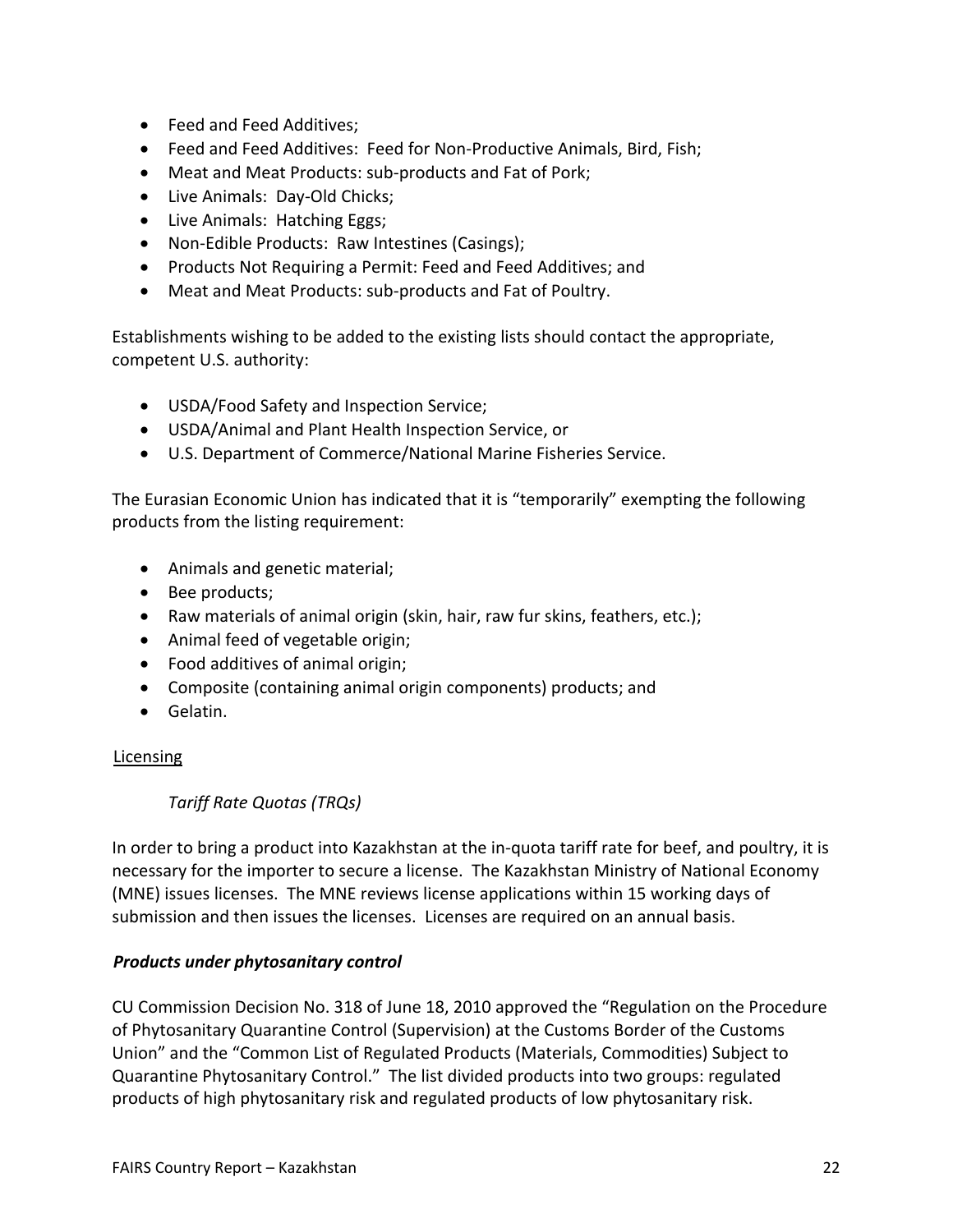Since 2013, replacement phytosanitary certificates have been allowed in some cases under condition that the authorized agencies of exporting countries guarantee safety and wholesomeness of regulated products from the moment of its out-loading to the moment of the entry to the Customs Territory of the Customs Union (please see FAS Moscow GAIN Report *RS1389 Amended CU Regulations Allow Replacement Phytosanitary Certificates*).

In late 2016, the EAEU adopted three key documents, [Unified EAEU List of Quarantine Pests,](https://www.alta.ru/tamdoc/16sr0158/) [Unified EAEU Phytosanitary Requirements,](https://www.alta.ru/tamdoc/16sr0157/) and [Unified Rules and Norms to Ensure Plant](https://www.alta.ru/tamdoc/16sr0159/)  [Quarantine on the EAEU Territory](https://www.alta.ru/tamdoc/16sr0159/), finally introducing unified phytosanitary requirements for all Member States as of July 1, 2017. For details please see FAS Moscow GAIN reports *RS1721 WTO Notifications on the EAEU Common List of Pests*, *RS1722 WTO Notifications on EAEU Phytosanitary Requirements*, and FAS Moscow *RS1723 WTO Notification on EAEU Common Phytosanitary Rules.*

In particular, the [Unified EAEU List of Quarantine Pests](https://www.alta.ru/tamdoc/16sr0158/) replaced the national lists of quarantine objects (pests) of the individual EAEU member states, including that of Kazakhstan, as of July 1, 2017.

In 2018, both the Unified EAEU List of Quarantine Pests and the Unified EAEU Phytosanitary Requirements were amended to include additional quarantine objects (pests) into the Unified List from the National Lists of the Russian Federation and the Republic of Kazakhstan. For details please see FAS Moscow GAIN report *RS1830 Eurasian Economic Union Ag Times No. 2 of 2018.* 

[Ministry of Agriculture Order No 4-4/66 of January 30, 2015](http://adilet.zan.kz/rus/docs/V1500011781) specifies the Kazakhstani phytosanitary requirements for imported products of quarantine concern, in accordance with the EAEU approach and international requirements. This order approves requirements by quarantine pest, by country, and by product groups. Similarly, the [Ministry of Agriculture Order](http://adilet.zan.kz/rus/docs/V1500011739#z5)  [No 4-4/282 of March 30, 2015](http://adilet.zan.kz/rus/docs/V1500011739#z5) (amended in August 8,2019) approves the List of Quarantine Pests and List of Very Dangerous Pests.

# <span id="page-22-0"></span>Phytosanitary Certificates

Imported products of low phytosanitary risk do not require a phytosanitary certificate issued by the exporting country, while high phytosanitary risk products require a phytosanitary certificate from the exporting country. For details please consult the current FAIRS Export Certificate report.

Phytosanitary certificates are issued for each lot of a product. A lot is a specified quantity (depending on the product) that meets the following requirements:

- the product was manufactured at one facility,
- the entire lot was manufactured during the same month, and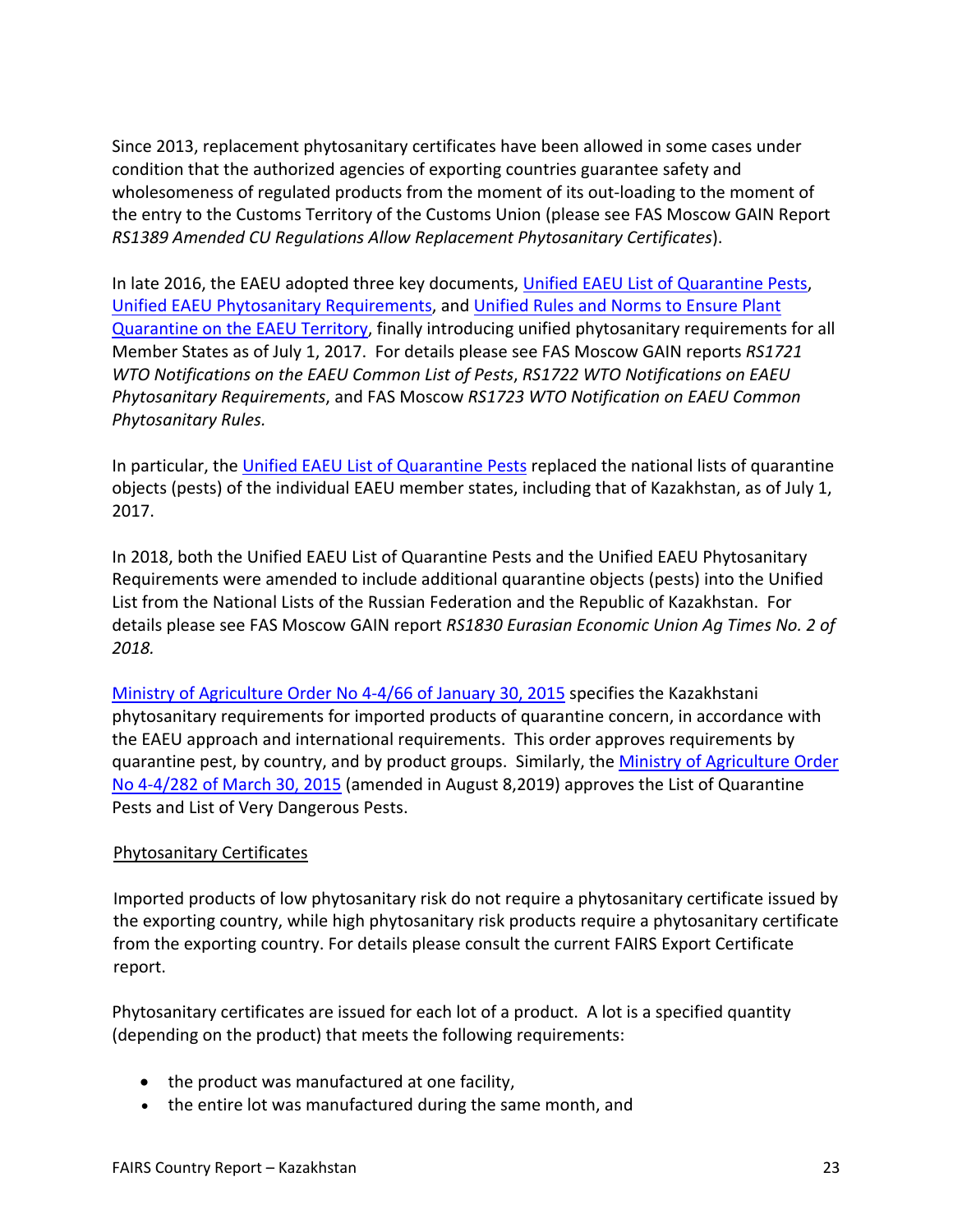• the entire lot was transported in the same vehicle.

All of the above criteria must be met in order for a product to be described as a single lot. If, for example, products arrive in the same vehicle but were manufactured during different months, separate certificates and packaging descriptions will be assigned.

Since 2013, replacement phytosanitary certificates have been allowed in some cases under condition that the authorized agencies of exporting countries guarantee safety and wholesomeness of regulated products from the moment of its out-loading to the moment of the entry to the Customs Territory of the Customs Union (please see FAS Moscow 2013 GAIN Report *Amended CU Regulations Allow Replacement Phytosanitary Certificates*).

[Kazakhstan phytosanitary certificate](http://adilet.zan.kz/rus/docs/V1500012032#z74) is approved by the Ministry of Agriculture Order No 4-4/66 dated January 30, 2015.

#### <span id="page-23-0"></span>Phytosanitary Requirements

Since 2017, unified EAEU phytosanitary requirements have been in effect in Russia via three key documents, [Unified EAEU List of Quarantine Pests](http://www.eurasiancommission.org/ru/act/texnreg/depsanmer/regulation/Documents/%D0%94%D0%BB%D1%8F%20%D0%A1%D0%B0%D0%B9%D1%82%D0%B0%20%D0%95%D0%9F%D0%9A%D0%9E%20%D0%B8%D0%B7.%20%E2%84%96%2025,%20%E2%84%96%2074.pdf), [Unified EAEU Phytosanitary](http://www.eurasiancommission.org/ru/act/texnreg/depsanmer/regulation/Documents/%D0%95%D0%9A%D0%A4%D0%A2%20%D0%B2%20%D1%80%D0%B5%D0%B4%20%D0%A0%D0%B5%D1%88.%2074.pdf)  [Requirements](http://www.eurasiancommission.org/ru/act/texnreg/depsanmer/regulation/Documents/%D0%95%D0%9A%D0%A4%D0%A2%20%D0%B2%20%D1%80%D0%B5%D0%B4%20%D0%A0%D0%B5%D1%88.%2074.pdf), and [Unified Rules and Norms to Ensure Plant Quarantine on the EAEU Territory](http://www.eurasiancommission.org/ru/act/texnreg/depsanmer/regulation/Documents/%D0%A0%D0%B5%D1%88%D0%B5%D0%BD%D0%B8%D0%B5%20%D0%A1%D0%BE%D0%B2%D0%B5%D1%82%D0%B0%20%D0%9A%D0%BE%D0%BC%D0%B8%D1%81%D1%81%D0%B8%D0%B8%20%D0%BE%D1%82%2030.11.2016%20%E2%84%96159.pdf)  (all three documents in Russian). For details please see FAS Moscow 2017 GAIN reports *WTO Notifications on the EAEU Common List of Pests*, *WTO Notifications on EAEU Phytosanitary Requirements*, and FAS Moscow *WTO Notification on EAEU Common Phytosanitary Rules*.

The Unified EAEU List of Quarantine Pests replaced the national lists of quarantine objects (pests) of the individual EAEU member states, including that of Russia, as of July 1, 2017.

Since 2017, both the Unified EAEU List of Quarantine Pests and the Unified EAEU Phytosanitary Requirements have been amended to include additional quarantine objects (pests) into the Unified List from the National Lists of the Russian Federation and the Republic of Kazakhstan. For details please see FAS Moscow 2018 GAIN report *Eurasian Economic Union Ag Times No. 2 of 2018* and FAS Moscow 2019 GAIN report *Eurasian Economic Union Ag Times 2019*. As a result, 46 of the 57 pests from the Rosselkhoznadzor notification are now covered by the Unified EAEU List and the Phytosanitary Requirements. However, the Rosselkhoznadzor notification still contains eleven additional pests that are relevant for Russia but not covered by the Unified EAEU Phytosanitary Requirements, and Russia's related "temporary measure" is still in effect.

Additionally, Kazakhstan's [Plant Quarantine Law No 344 dated February 11,1999](http://adilet.zan.kz/rus/docs/Z990000344_) specifies, that each batch of imported regulated products with high as well as with low phytosanitary risk is subject to quarantine and phytosanitary control at the border.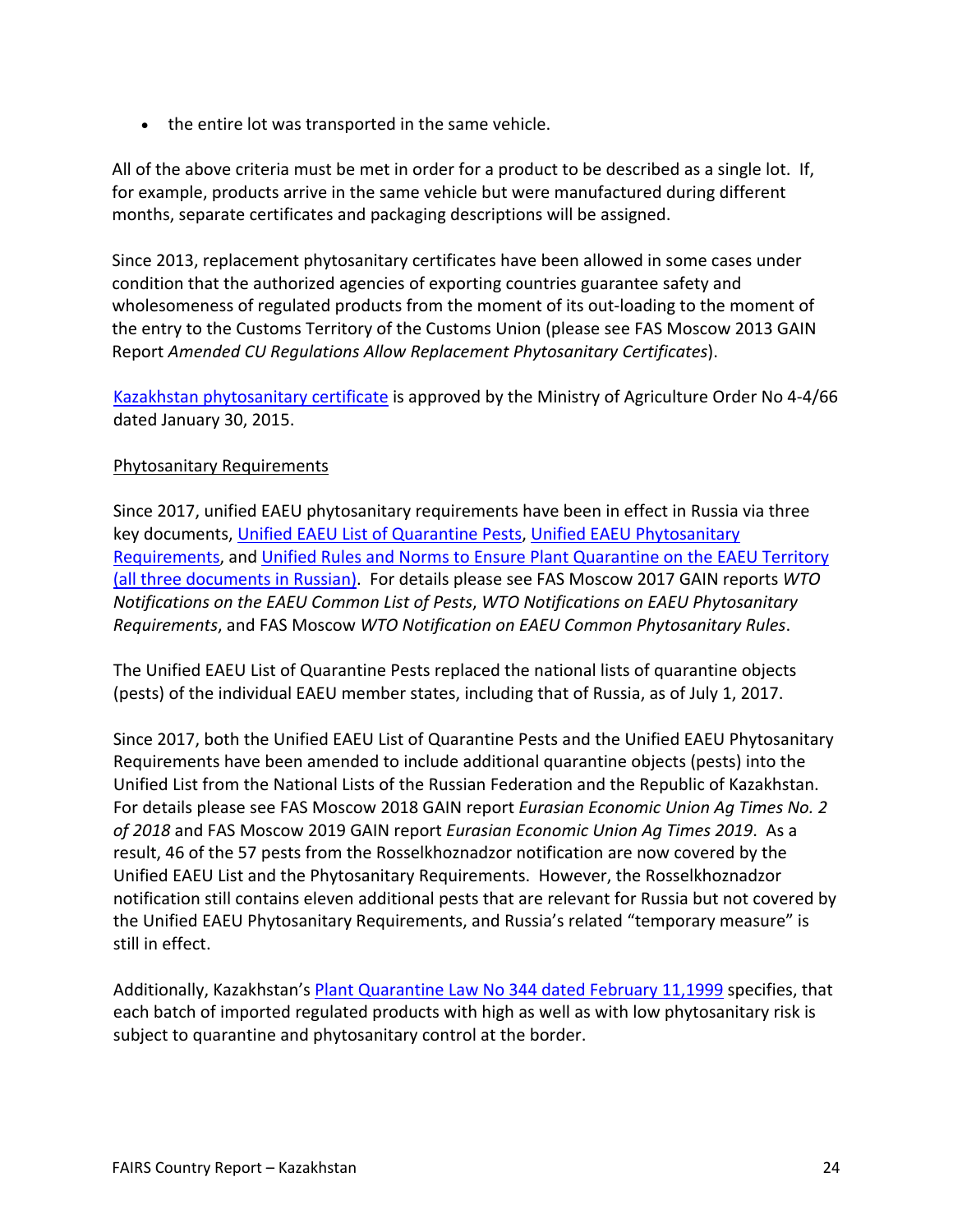## <span id="page-24-1"></span><span id="page-24-0"></span>**Section VII: Other Specific Standards**

#### Dietetic or Special Use Foods

Dietetic and special use foods are covered by the CU Technical Regulation TR TS 027/2012 "On Safety of Certain Types of Specialized Food Products, Including Dietary Therapeutic and Dietary Prophylactic Nutrition." The regulation in Russian can be found at <http://www.eurasiancommission.org/ru/act/texnreg/deptexreg/tr/Pages/bezopSpecProd.aspx>. For English translation of the Technical Regulation as originally adopted please, see 2013 GAIN report *Customs Union Technical Regulation on Specialized Foods*.

#### <span id="page-24-2"></span>Organic Products

For the last five years, the Kazakhstani government has been actively promoting the goal of producing organic or "environmentally clean" agricultural products, including the idea that domestic production is "cleaner" than some imported products.

Kazakhstan approved its [Organic Production Law No 423-V](http://adilet.zan.kz/rus/docs/Z1500000423) on November 27, 2015. The Law regulates manufacturing, storage, transportation, labeling, and marketing of organic products and provides the regulatory framework for the organic industry.

However, various implementation details for the law are still under development, especially concerning certification and accreditation procedures, lists of officially certified organic producers, and guidelines for imports of organic products.

#### <span id="page-24-3"></span>Specific Standards for Meat and Poultry Products

Meat and poultry export requirements are frequently revised. Please consult the current export requirements at [http://www.fsis.usda.gov/wps/portal/fsis/topics/international](http://www.fsis.usda.gov/wps/portal/fsis/topics/international-affairs/exporting-products/export-library-requirements-by-country/Kazakhstan)[affairs/exporting-products/export-library-requirements-by-country/Kazakhstan.](http://www.fsis.usda.gov/wps/portal/fsis/topics/international-affairs/exporting-products/export-library-requirements-by-country/Kazakhstan)

The key EAEU regulation covering standards and requirements for meat and meat products is Technical Regulation of the Customs Union "On Safety of Meat and Meat Products" that has been in force since May 1, 2014. For details please see FAS Moscow 2013 GAIN report *Customs Union Technical Regulation on Meat*.

#### <span id="page-24-4"></span>Specific Standards for Fish and Seafood Products

Specific export procedures for the U.S. fish and seafood processors interested in shipping their products to Kazakhstan are published on the U.S. Department of Commerce/National Marine Fisheries Service: [https://www.fisheries.noaa.gov/topic/seafood-commerce-certification#domestic-&](https://www.fisheries.noaa.gov/topic/seafood-commerce-certification#domestic-&-international-services) [international-services](https://www.fisheries.noaa.gov/topic/seafood-commerce-certification#domestic-&-international-services)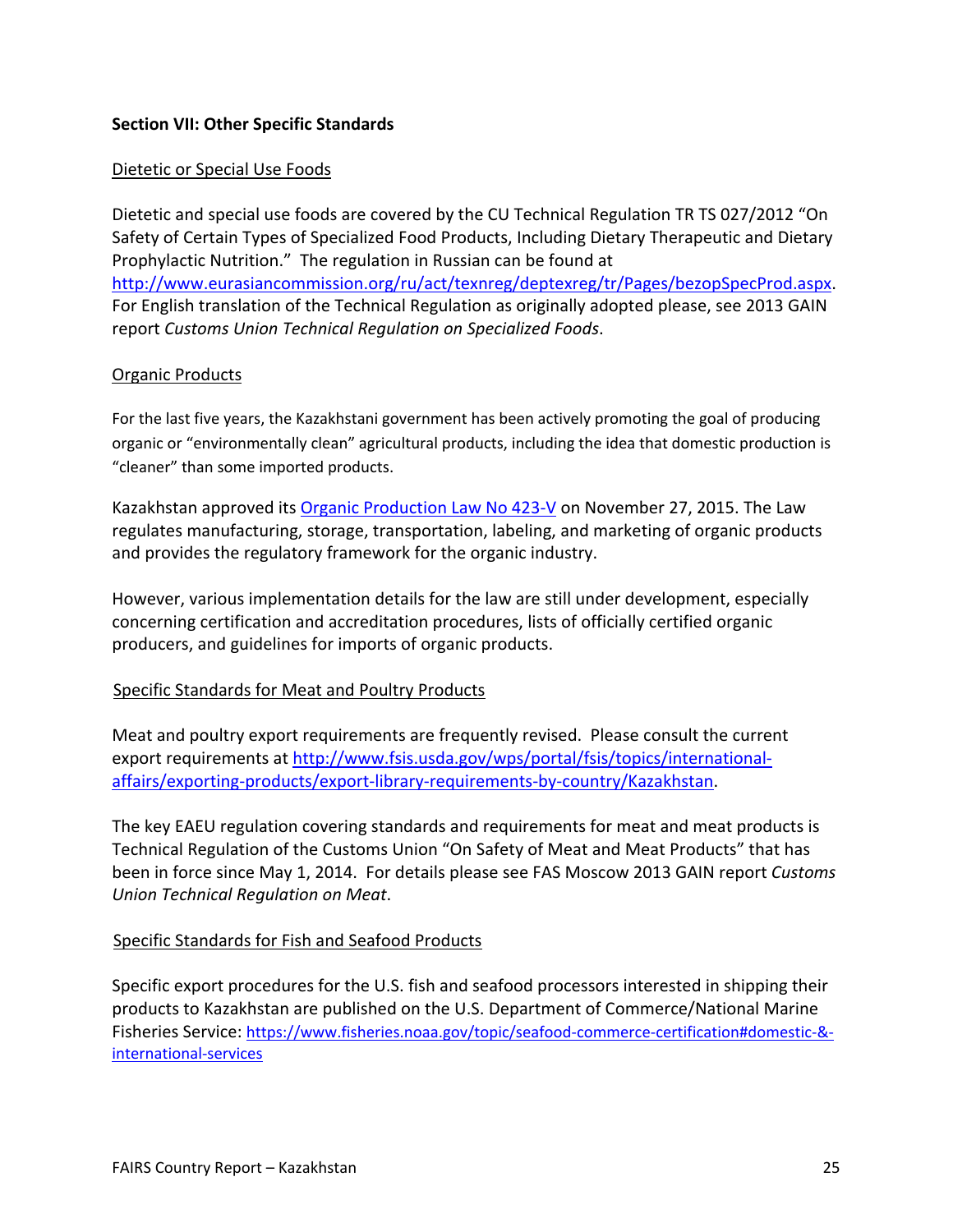The key EAEU regulation covering standards and requirements for fish and fish products is Technical Regulation of the Eurasian Economic Union "On Safety of Fish and Fish Products" (TR EAEU 040/2016) that for most part came into force as of September 1, 2017. For details please see FAS Moscow 2017 GAIN report *Technical Regulation on Safety of Fish and Fish Products*.

#### <span id="page-25-0"></span>Specific Standards for Wine, Beer and Other Alcoholic Beverages

The Eurasian Economic Union has drafted a Technical Regulation "On Safety of Alcohol Products" (TR EAEU 047/2018), which will come into effect as of January 9, 2021. The first draft of the document was developed back in 2011, for more details, please, see FAS Moscow GAIN report *RSATO 1203 CU Draft Technical Regulation on Safety of Alcoholic Beverages*. The TR sets unified mandatory requirements for alcoholic products and its processes of manufacturing, storage, transportation, disposal and recycling, as well as mandatory requirements to terminology, packaging, labeling, ensuring product safety and preventing action misleading consumers, and systematizing the provisions of the regulations of the EAEU Member States.

On April 16, 2019 the EEC Collegium Decision No. 61. *On Transitional Provisions of the Technical Regulation of the Eurasian Economic Union "On Safety of Alcohol Products" (TR EAEU 047/2018)"* amended some provisions. In particular, the decision establishes a number of transitional provisions for the implementation of the new EAEU TR in effect through January 9, 2024. For example, production and circulation of the covered products in accordance with the current EAEU and national requirements of the EAEU Member States will be allowed until January 9, 2024.

Kazakhstani legislation regulating alcohol products includes the following:

- Kazakhstani Law on "[State regulation of the ethyl spirit and alcohol products](http://adilet.zan.kz/rus/docs/Z990000429_)  [manufacturing and circulation" No 429 dated July 16, 1999](http://adilet.zan.kz/rus/docs/Z990000429_) specifies, that alcohol products are those food products, which contain ethyl spirit more than 1.5 percent, except products for medical purposes.
- [Technical regulation "Requirements on Alcohol Products Safety" No 1081 dated](http://adilet.zan.kz/rus/docs/P1000001081)  [October 20, 2010](http://adilet.zan.kz/rus/docs/P1000001081)

#### <span id="page-25-1"></span>*Excise Stamps*

Excise stamps are required on all alcoholic products for sale to consumers, except beer and wine material. Rules on alcohol product labelling are specified in Kazakhstani [Minister of](http://adilet.zan.kz/rus/docs/V1800016444)  [Finance Order No 143](http://adilet.zan.kz/rus/docs/V1800016444), dated February 8, 2018.

In addition to the excise stamp, the alcohol importer should secure a deposit according to the [Minister of Finance Order No 144 dated February 8, 2018](http://adilet.zan.kz/rus/docs/V1800016437#z416) and [item 6, article 653 of the Tax](http://adilet.zan.kz/rus/docs/K080000099_)  [Code](http://adilet.zan.kz/rus/docs/K080000099_) (text in Russian). The basic idea of this is that the importers deposit funds to guarantee the proper usage of the excise stamps. Also, the importer should pay the excise and security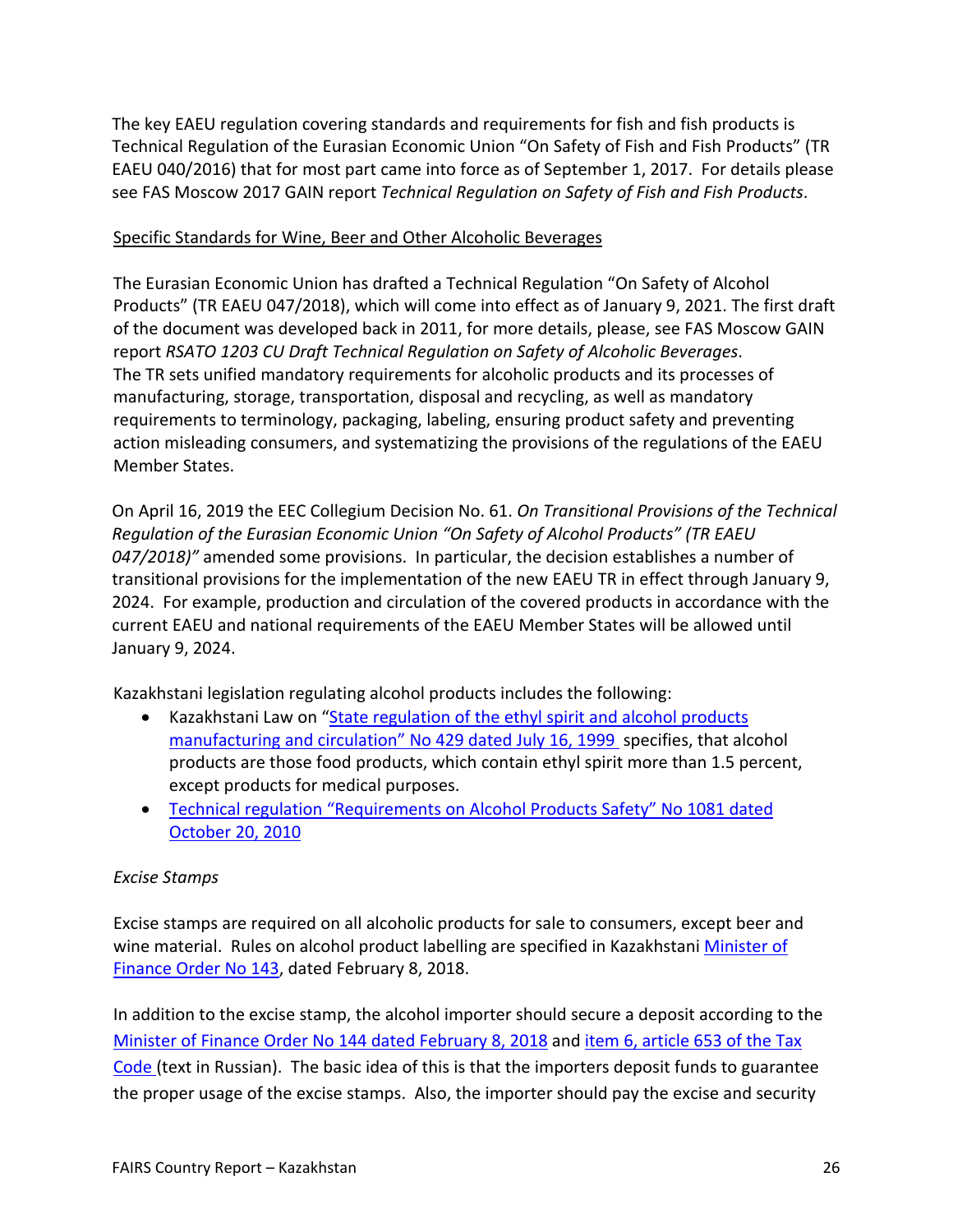deposit at the same time in Kazakhstan. The amount to be deposited is calculated at 2,525 tenge (\$6.8) per 1 liter of vodka and 252 tenge (\$0.68) per 1 liter of any other type of alcohol for 2019.

## <span id="page-26-0"></span>**Section VIII: Trademarks, Brand Names and Intellectual Property Rights**

To facilitate its WTO accession and attract foreign investment, Kazakhstan continues to improve its legal regime for protecting intellectual property rights (IPR). Basic provisions on intellectual property rights protection are defined in the Civil Code, as well as three major IP laws: the Patent Law (1999), regulating patents, utility models and industrial designs; the Law on Trademarks, Service Marks and Appellations of Origin (1999); and the Law on Copyrights and Neighboring Rights (1996). These laws have been amended several times to comply with WTO requirements and with the requirements of international treaties to which Kazakhstan is party. In 2015, Kazakhstan signed an Enhanced Partnership and Cooperation Agreement with the European Union, which includes a special section on IPR protection.

Kazakhstan signed the Eurasian Economic Union (EAEU) treaty, which came into force on January 1, 2015. Basic principles of the IPR protection Kazakhstan should follow within the EAEU are defined by the 2015 EAEU Agreement on coordinating IPR protection activities and the 2018 Treaty on the EAEU Customs Code.

In 2015, Kazakhstan enacted two new IP laws enhancing the role and transparency of organizations for collective management of copyright royalty payments, and extending the original medicine patent protection period to six years, during which no new drug can be registered with reference to the test data and confidential information submitted under the original drug owner's patent.

In 2018, Kazakhstan amended several IPR laws to streamline the IPR protection system. In particular, an amended law creates one-tier system for trademark registration, reduces a time period for registration, introduces opportunities for pre-trial dispute resolution of trademark issues through the Appeals Council at the Ministry of Justice, and fine-tunes qualification requirements of patent attorneys.

Kazakhstan has ratified 18 of 24 treaties endorsed by the World Intellectual Property Organization (WIPO). (Additional information available [here](http://www.wipo.int/members/en/details.jsp?country_id=97).) During 2019, Kazakhstan made some progress in becoming a member of the International Union of the Protection of New Varieties of Plants (UPOV). In particular, the Ministry of Agriculture amended the Kazakh Law ["On protection of breeding](http://adilet.zan.kz/rus/docs/Z990000422_)  [achievements" No422-I dated July 13, 1999](http://adilet.zan.kz/rus/docs/Z990000422_) to include UPOV provisions. However this process may take some time.

#### <span id="page-26-1"></span>**Section IX: Import Procedures**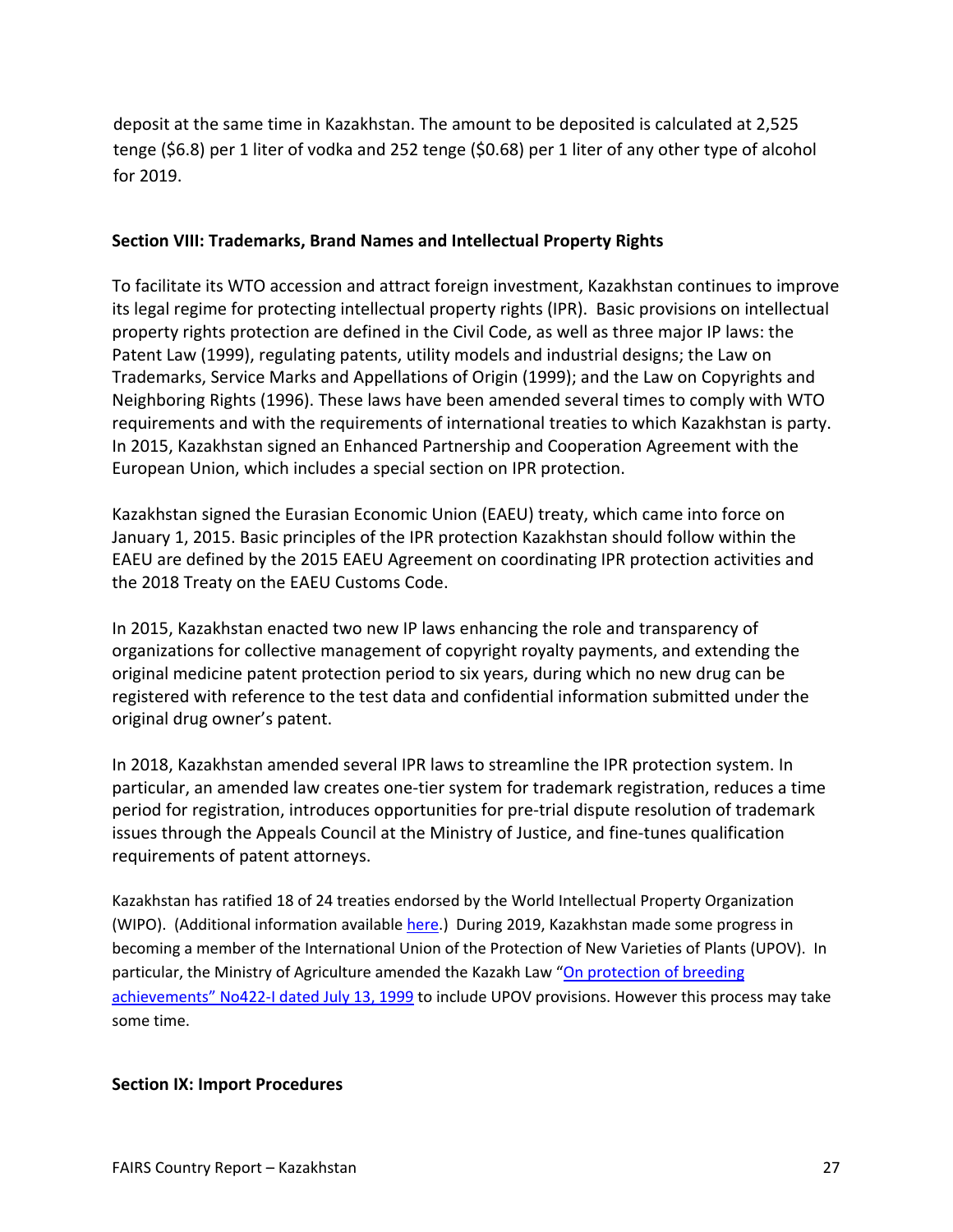It is recommended that an importer, with the help of up-to-date information, check all import documents closely and ensure they do not violate the laws of Kazakhstan or Kazakhstani product-specific regulations, including rules recently revised due to EAEU policies and WTO accession.

While the formation of the EAEU is ultimately expected to allow for expedited customs clearance of imported goods to the Eurasian Economic Union, during the transitional period as defined by Article 449 of the EAEU Customs Code, the EAEU customs declaration is based on the "residency principle", i.e. the applicant shall submit a customs declaration only to specific customs bodies of the country where the applicant is registered or permanently lives in the EAEU. The residency principle will apply until it is adopted by a relevant international agreement between the EAEU Member States.

It is recommended that customs clearance be carried out by an agency located in the country where the customs clearance must be performed, or at least by a representative of this party *in situ*.

Import permits are issued in the name of physical or legal entities that are officially registered in the territory of the Republic of Kazakhstan with the Kazakhstan tax authorities. Typically, a product's exporter handles export customs-clearance and the product's importer handles import customs-clearance.

## <span id="page-27-0"></span>EAEU Classification of Commodities and Customs Tariff

All imported commodities are classified in accordance with the Codes of the Customs Commodities' Nomenclature of the Foreign Economic Activity of the Eurasian Economic Union. The descriptions of the current edition of the Nomenclature and the EAEU Customs Tariff as well as customs tariff rates, as currently amended, can be found online at: <http://www.eurasiancommission.org/ru/act/trade/catr/ett/Pages/default.aspx>(in Russian). The EAEU codes are similar, but not identical to the U.S. Customs Service Harmonized Code numbers. As of January 1, 2017, the EAEU Commodity Codes were updated to reflect the HS Nomenclature [2017 Edition.](http://www.wcoomd.org/en/media/newsroom/2016/march/the-sixth-edition-of-the-harmonized-system-will-enter-into-force-on-1-january-2017.aspx)

#### <span id="page-27-1"></span>Customs Payments

Customs duties, fees, and the value-added tax (VAT) are usually paid in advance to avoid delays in customs clearance. Customs duties, payments, and taxes depend on the type of product and are calculated based on the value of the product. The value of goods imported into the EAEU, which is used as a basis for calculation of the import custom duties and taxes, includes the cost of goods, insurance costs, and transportation costs to the border. Depending on the actual circumstances, including contractual arrangements, an importer may, in addition, have to include royalties (payable for the right to use trademarks and other IP rights in order to resell the goods) or other costs in the calculation of the customs value of goods, provided that the importer must directly or indirectly (e.g., via third parties) pay those royalties, other license fees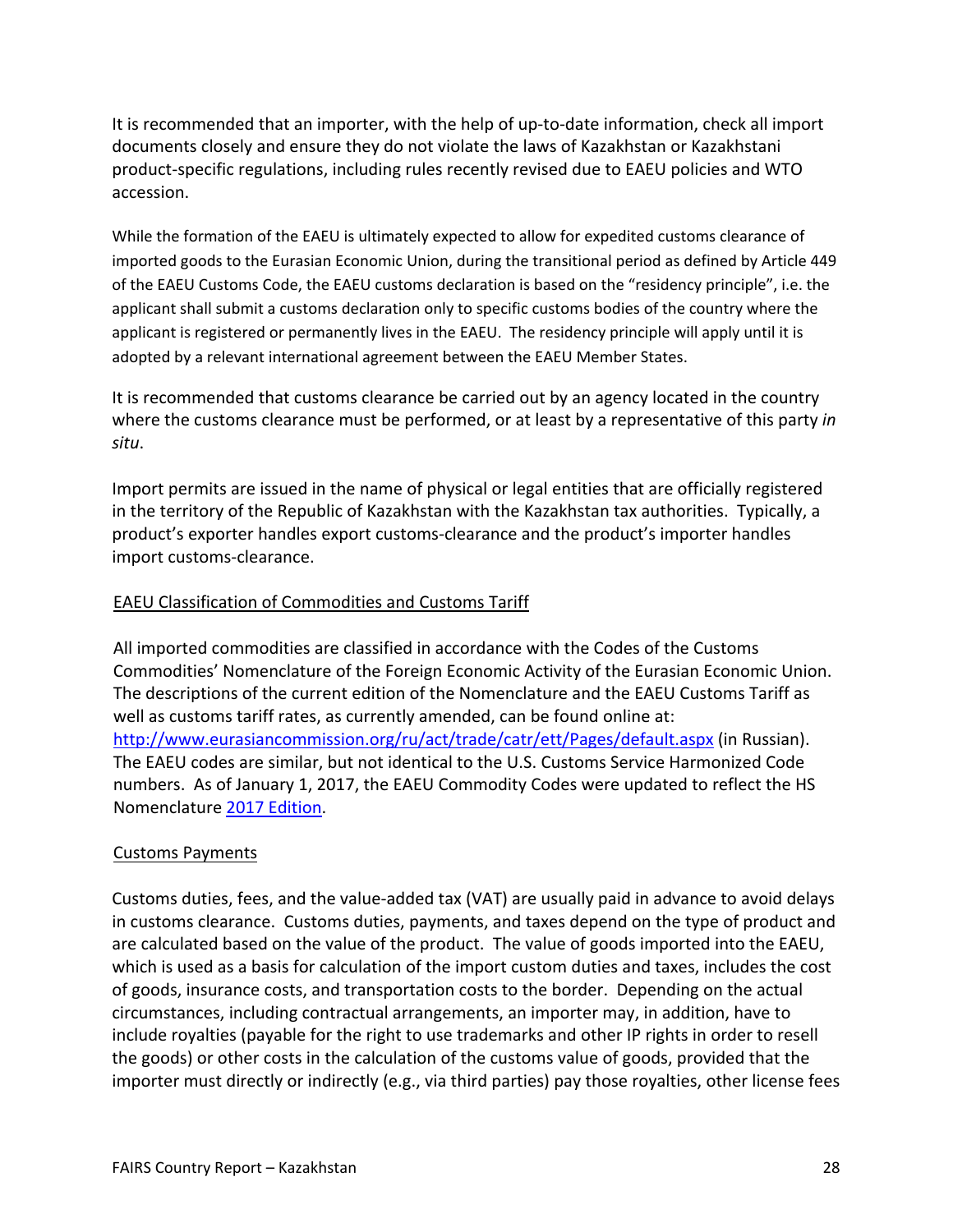and/or other income as a direct consequence of importation of the goods being valued at customs.

Traders should use the EAEU Customs Tariff and the Kazakhstani Tax Code to calculate customs duties and fees. Customs duties, fees, and payments are calculated based on rates from the customs value of the goods and are assigned while developing the consignment's customs declaration. Tariff rates are subject to change, so importers and exporters should monitor amendments to the tariff schedule. Customs clearance fees are established by the Ministry of Finance [\(www.minfin.gov.kz\)](http://www.minfin.gov.kz/) and can be searched [here](http://kgd.gov.kz/tnved/).

Approximately three days before the shipment is due to arrive; the importer must transfer money into a designated bank account to pay for customs fees and taxes based on the shipment's value.

# <span id="page-28-0"></span>Customs Clearance

Customs clearance usually occurs at the point of destination and typically takes between two and four days. In Kazakhstan, imported goods are generally released one business day after the customs declaration is registered. Imported goods are normally cleared at customs either before their shipment to Kazakhstan or at the time the goods reach the designated customs house/post (and are placed in a special temporary customs warehouse, if needed).

Customs clearance is normally completed by the importer who files the appropriate documents. The main document required for customs clearance is the customs declaration, which should be filed by the importer (or a customs agent acting on its behalf). The importer is also, generally, required to submit the following documents:

- Documents confirming the authority of an entity or individual(s) to represent the importer/exporter before the customs authorities (e.g., customs broker agreement or power of attorney);
- Documents confirming the legal capacity of the entities, data on which is indicated in the customs cargo declaration, to operate in Kazakhstan (e.g., statutory documents, the accreditation certificate of the branch or representative office of a legal entity, the passport (ID) of an individual, the state registration certificate of a legal entity or individual entrepreneur, etc.);
- Relevant tax registration documents of such entities;
- Supporting documentation with respect to the declared customs value of the goods (e.g., foreign trade contract, payment documentation, exporter's official price lists, etc.);
- A foreign-trade contract and/or other commercial documents relevant to the products being declared, as required for the selected customs regime (e.g., commercial invoice from the supplier/exporter, shipping documentation, e.g. for sea transportation – the Bill of Lading, for vehicle transportation - CMR);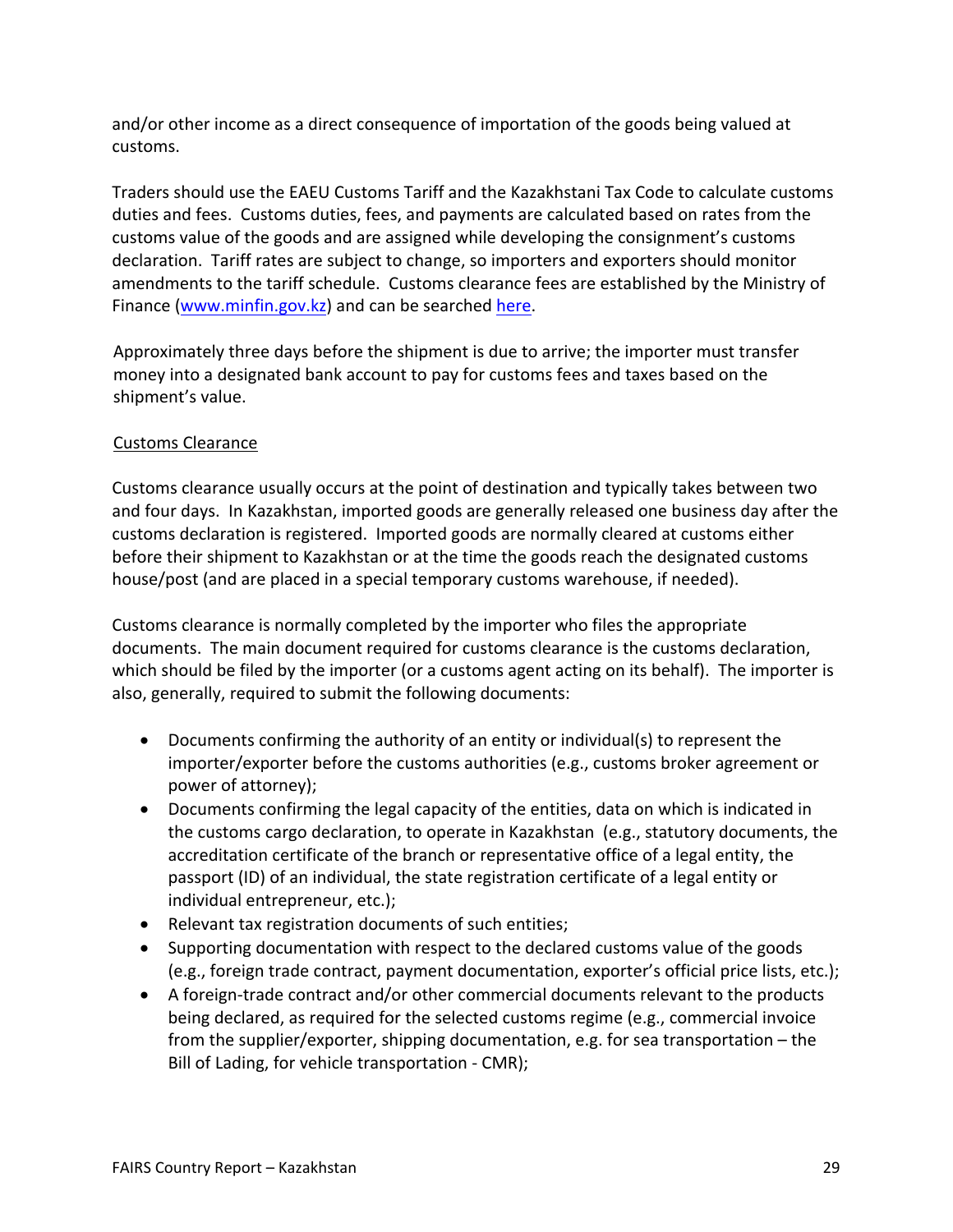- A "transaction passport" for the foreign-trade contract, which is a currency control document issued by the importer's Kazakh bank (the Kazakh importer would have to provide the supply contract with its foreign supplier to its local bank for the purposes of opening and registering the "transaction passport");
- Documents proving the right to apply tariff preferences or tax benefits, if any;
- A country of origin certificate;
- A certificate of conformity, declaration of conformity, sanitary registration certificate;
- Supporting payment documents proving that the relevant customs payments have been made (e.g., cash payment orders, other payment documentation);
- Documents proving the provision of security for making customs payments; other guarantees, if required (if customs payments have been made in full for the customs clearance of imported products, this provision would not be applicable);
- Transportation documents for international carriage of goods;
- A phytosanitary certificate and/or veterinary health certificate, if applicable; and,
- Other certificates and licenses, if required.

These documents must be issued in the name of the importer and must be in official languages of the country-members of the EAEU and in foreign languages. The above is a general list of the documents required for goods to clear customs under any customs regime declared by Kazakhstan; the list of the required documents may be expanded for a given customs regime. At the request of the customs authorities, the importer should also present additional documents relevant to the importation at issue.

By law, the customs clearance of goods in Kazakhstan should be performed within one day after the importer has submitted, and the Kazakh customs authorities have accepted, all the required documentation. However, because the customs authorities control the moment when this term starts, in practice the customs clearance process may take longer than the statutory term.

According to the Customs Code of the EAEU, the customs clearance of goods is shortened to just one day after receipt of the customs declaration (under the Kazakh Customs Code the goods should have been cleared within one day also). At the same time, the legislation provides for the right of a customs inspector to extend that term by up to ten days at his/her discretion.

#### <span id="page-29-0"></span>Pre-Arrival Submission

[EEC Collegium Decision No. 56](https://translate.google.com/translate?hl=en&sl=ru&tl=en&u=https://www.alta.ru/tamdoc/18kr0056/) of April 17, 2018, mandates a pre-arrival submission of information about goods imported into the EAEU customs territory by automobile transport two hours prior to the good's arrival.

The scope of a pre-arrival submission is as follows: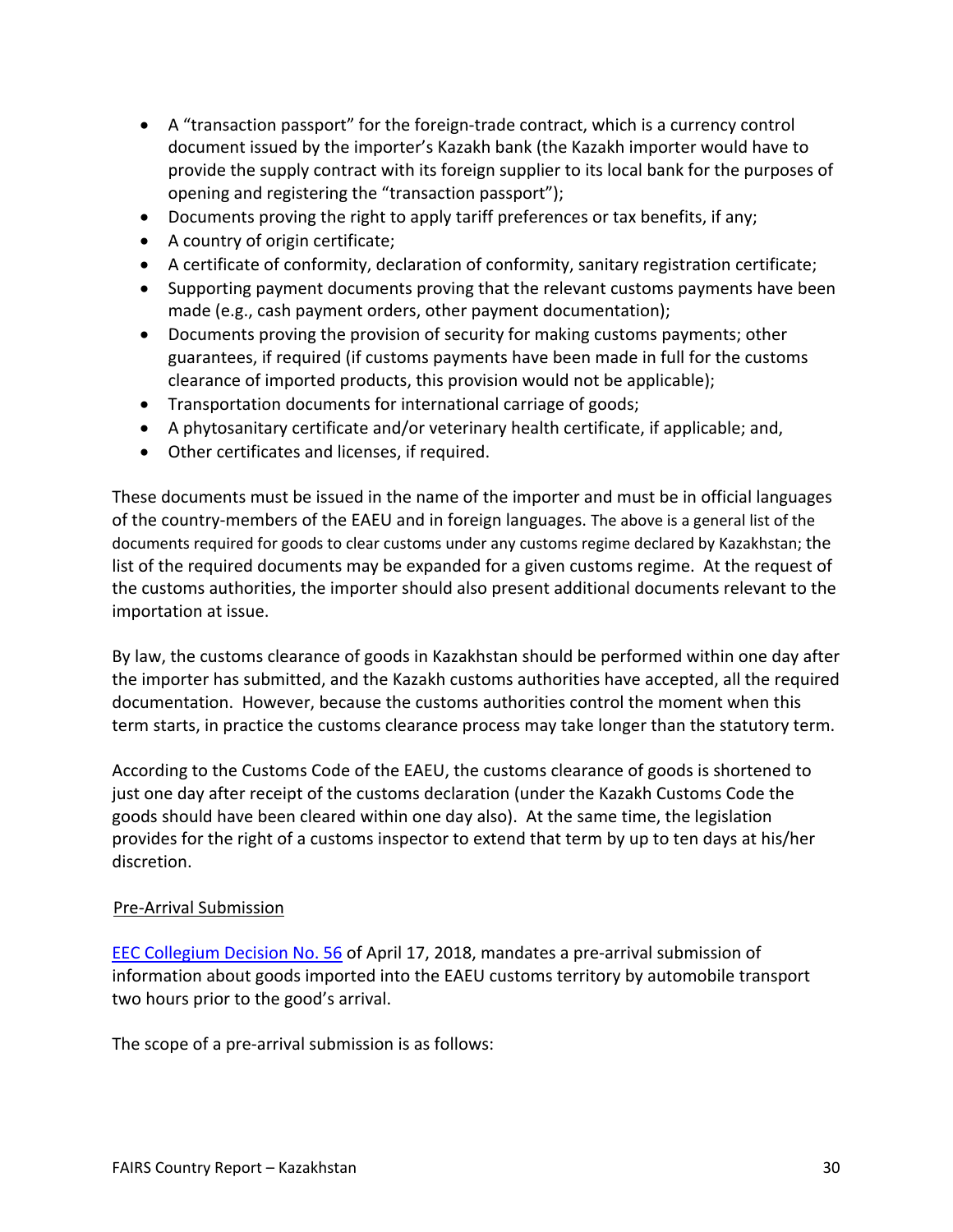- The sender, recipient of the goods in accordance with the transportation (shipment) documents; their names and addresses;
- The seller and the buyers of the goods in accordance with the commercial documents of the carrier;
- Country of origin, country of destination;
- The declarant:
- The carrier, its name and address;
- The vehicle of international transport that carried the goods, or its state registration;
- The name, quantity, value of goods in accordance with the commercial, transportation (shipment) documents;
- Code of the goods in accordance with the Harmonized Commodity Description and Coding System or the Nomenclature of Foreign Economic Activity of the Eurasian Economic Union for at least the first six digits;
- Gross weight or volume of goods, as well as the quantity of goods in additional units (if such information is available) for each code of the Nomenclature for Foreign Economic Affairs of the Eurasian Economic Union or the Harmonized Commodity Description and Coding System;
- The number of packages; their labeling and types of packaging;
- The destination of the goods in accordance with the transportation (shipment) documents;
- Documents confirming compliance with the restrictions associated with the movement of goods across the customs border of the Eurasian Economic Union, if such movement is permitted;
- Planned transshipment of goods or cargo operations in a way;
- Time and place of arrival of goods into the customs territory of the Eurasian Economic Union.
- Availability of goods whose import into the territory is prohibited or restricted;
- Place and date of drawing up international commodity transport bill of lading.

According to the [EEC Collegium Decision No. 57](https://translate.google.com/translate?hl=en&sl=ru&tl=en&u=https://www.alta.ru/tamdoc/18kr0057/) of April 17, 2018, pre-arrival submission of information about goods imported into the EAEU customs territory via railway is required two to four hours prior to the good's arrival. For details, please see FAS Moscow 2013 GAIN reports *Draft CU Pre-Notification Requirement for Imports by Rail* and FAS Moscow *Customs Union Ag Times No. 15*.

Pre-arrival submission of information about goods imported into the EAEU customs territory by air is mandated by the [EEC Collegium Decision No. 62](https://translate.google.com/translate?hl=en&sl=ru&tl=en&u=https://www.alta.ru/tamdoc/18kr0062/) of April 24, 2018.

Finally, as of July 1, 2019, the [EEC Collegium Decision No. 51](https://translate.google.com/translate?hl=en&sl=ru&tl=en&u=https://www.alta.ru/tamdoc/18kr0051/) of April 10, 2018, introduced a prearrival submission of information about goods imported into the EAEU customs territory by water transport no later than six hours prior to the good's arrival.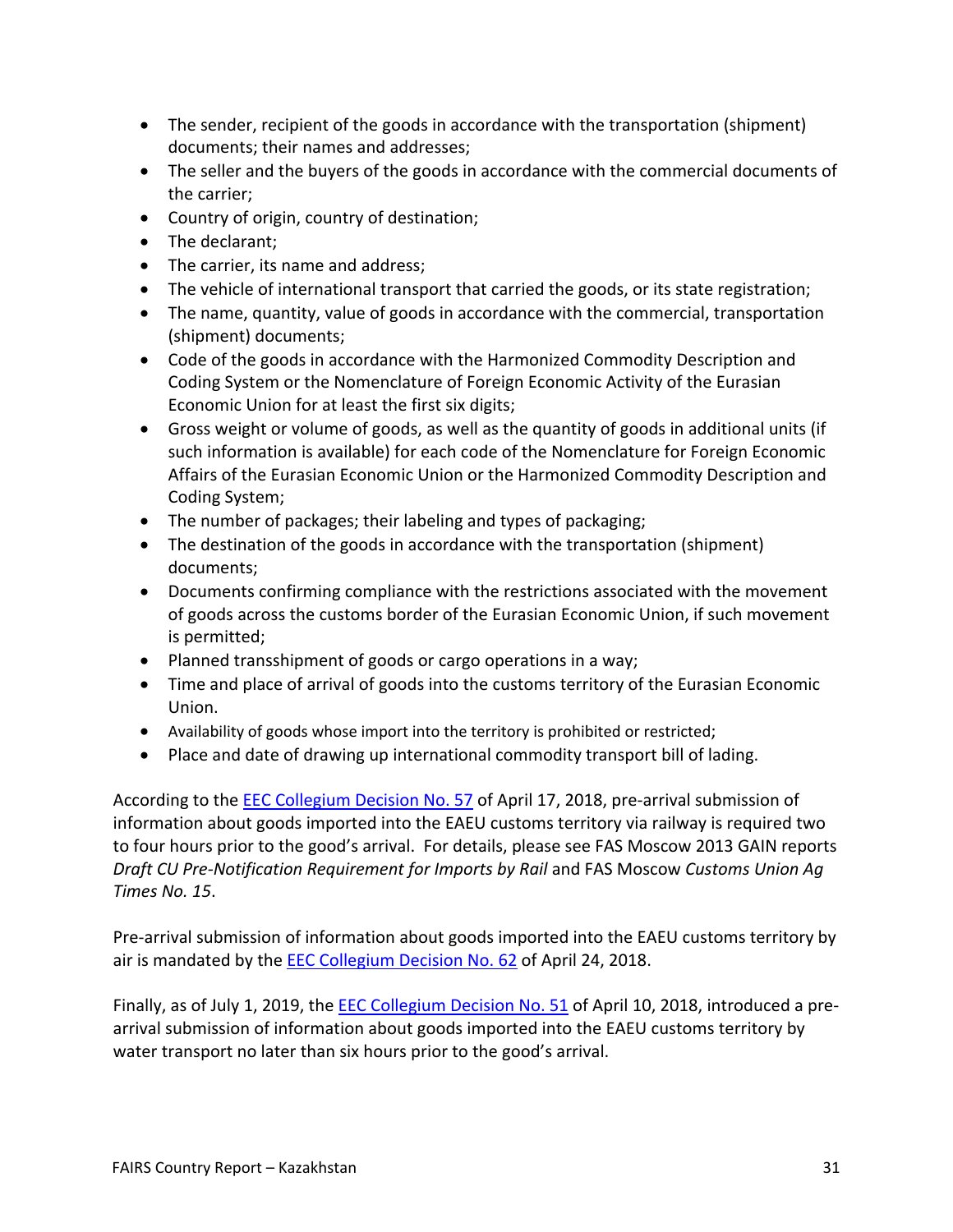#### <span id="page-31-0"></span>**Appendix I: Key Government Regulatory Agency Contacts**

1. The Committee of the Veterinary Control and Surveillance 010000, Astana, Kenessary 36, floor 6 Tel: 7 (7172) 555-815 Fax: 7 (7172) 555-815 Email: [priemnaya.kvkn@minagri.gov.kz](mailto:priemnaya.kvkn@minagri.gov.kz) <https://moa.gov.kz/ru/documents/93>

The Committee of the Veterinary Control and Surveillance reports to the Ministry of Agriculture: <https://moa.gov.kz/ru>

2. The Committee of the State Inspection in Agriculture 010000, Astana, Kenessary 36 Tel: 7 (7172) 555-961 e-mail: [priemnaya.kgiapk@minagri.gov.kz](mailto:priemnaya.kgiapk@minagri.gov.kz)

The Committee of the State Inspection in Agriculture reports to the Ministry of Agriculture: <https://moa.gov.kz/ru>

3. The Committee for Goods and Services Quality and Safety Control (previously Committee for Public Health) 010000, Astana, Orynbor, 8 Tel: 7 (7172) 74-17-72 Fax: 7 (7172) 74-17-72 <http://kkkbtu.dsm.gov.kz/ru>

The Committee for Goods and Services Quality and Safety Control reports to the Ministry of Health : <http://dsm.gov.kz/ru>

- 4. Technical Regulation and Metrology Committee 010000, Astana, Orynbor 11 Tel: 7 (7172) 270-701 http://memst.miid.gov.kz/en Technical Regulation and Metrology Committee reports to the Ministry of Industry and Infrastructural Development: www.miid.gov.kz
- 5. Eurasian Economic Commission 115114, Moscow, Letnikovskaya ul., 2, bld. 1, bld. 2 Tel./Fax: 011 7 (495) 669-2400 <http://www.eurasiancommission.org/ru/Pages/default.aspx>